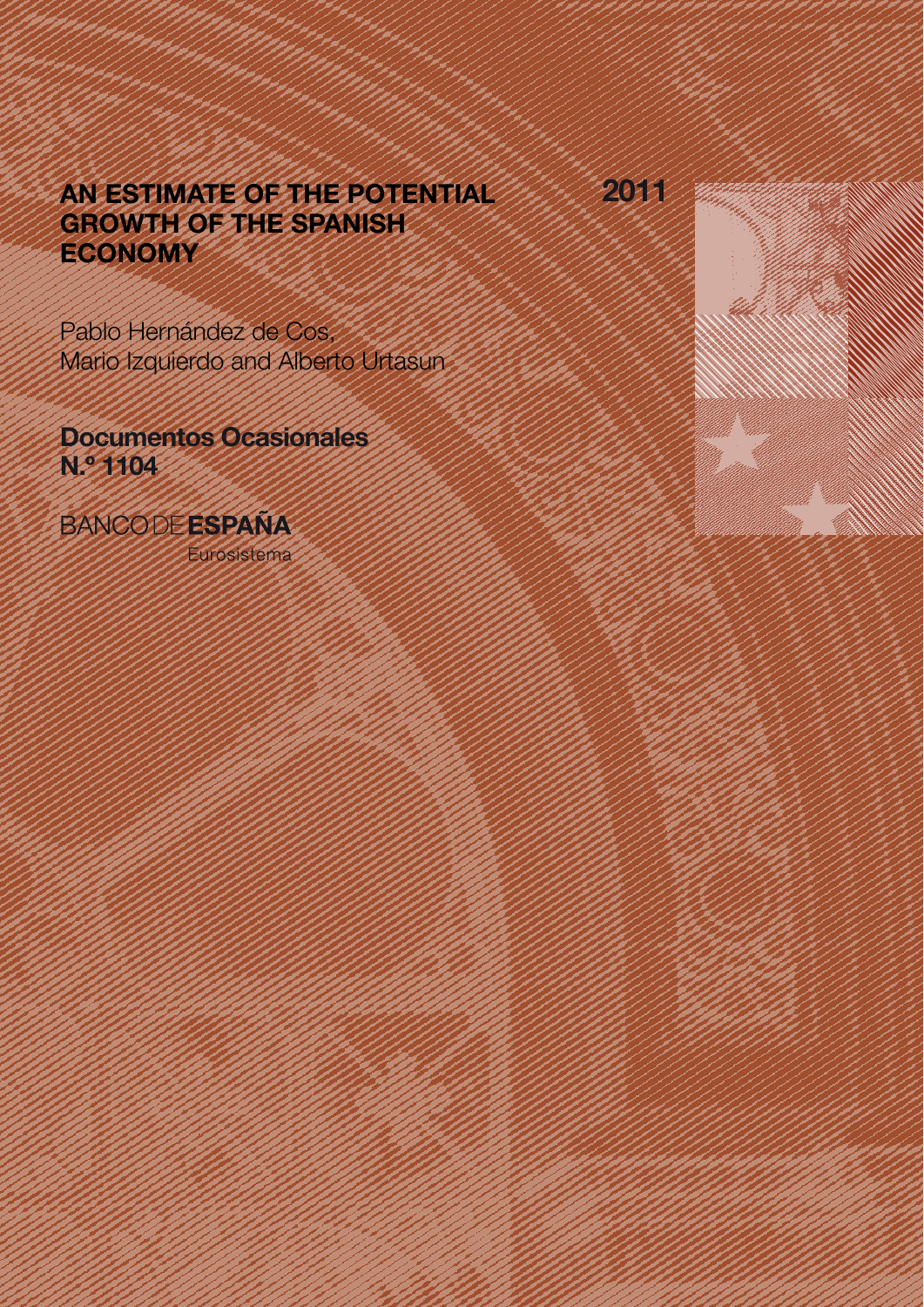**AN ESTIMATE OF THE POTENTIAL GROWTH OF THE SPANISH ECONOMY**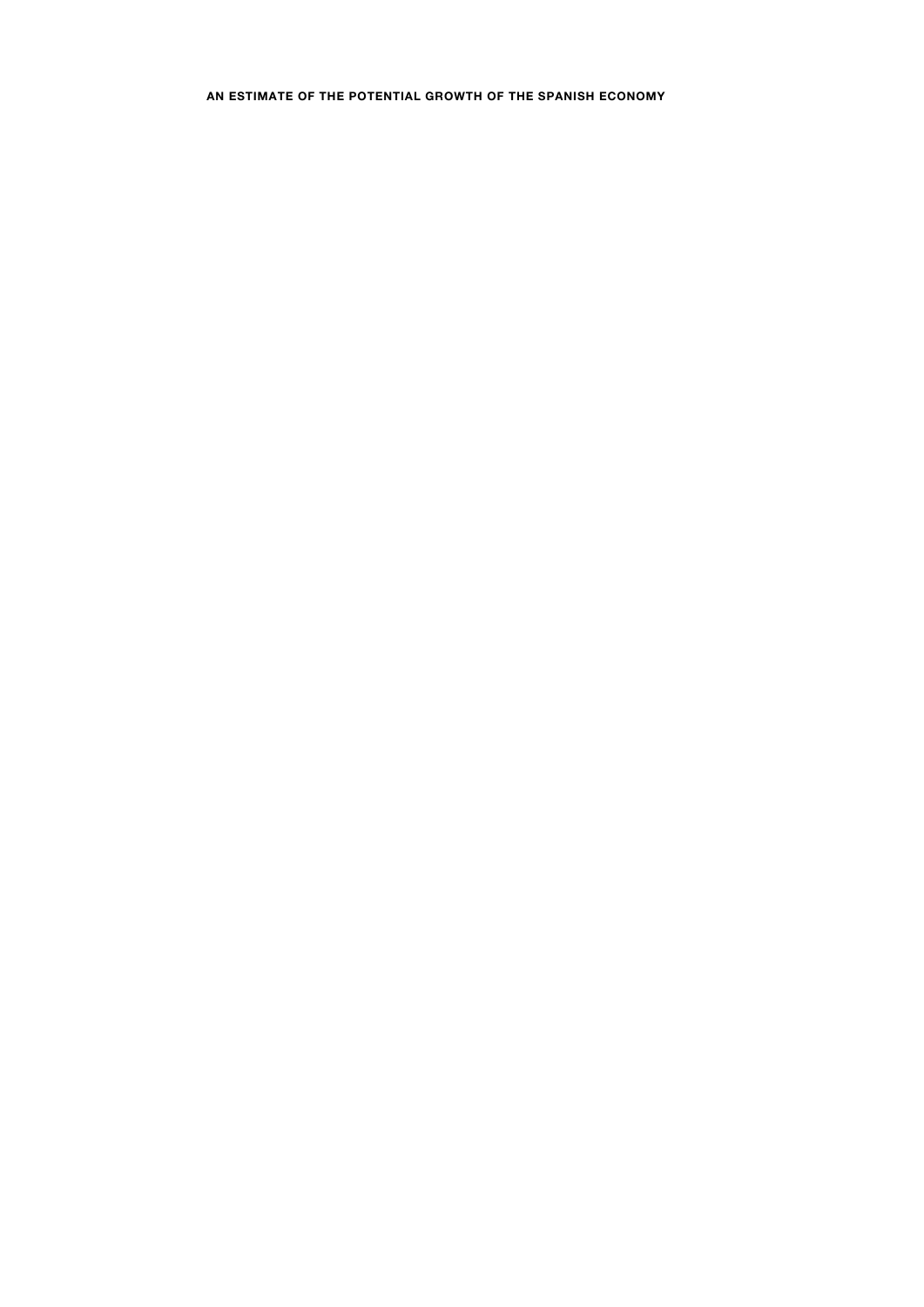# **AN ESTIMATE OF THE POTENTIAL GROWTH OF THE SPANISH ECONOMY**

Pablo Hernández de Cos, Mario Izquierdo and Alberto Urtasun (\*)

BANCO DE ESPAÑA

(\*) E-mails: pablo.hernandez\_de\_cos@bde.es; mizquierdo@bde.es; aurtasun@bde.es.

Documentos Ocasionales. N.º 1104 2011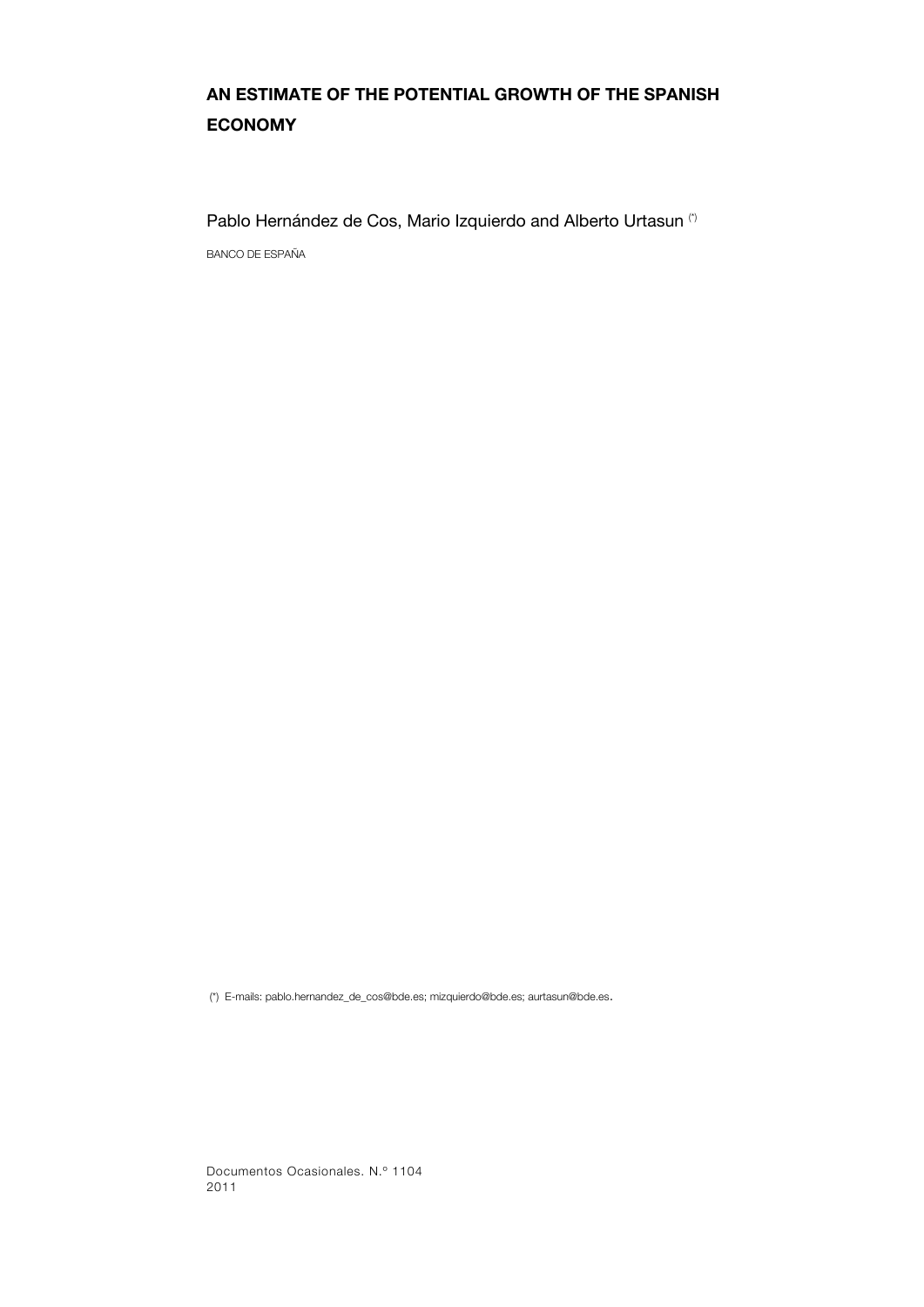The Occasional Paper Series seeks to disseminate work conducted at the Banco de España, in the performance of its functions, that may be of general interest.

The opinions and analyses in the Occasional Paper Series are the responsibility of the authors and, therefore, do not necessarily coincide with those of the Banco de España or the Eurosystem.

The Banco de España disseminates its main reports and most of its publications via the INTERNET at the following website: http://www.bde.es.

Reproduction for educational and non-commercial purposes is permitted provided that the source is acknowledged.

© BANCO DE ESPAÑA, Madrid, 2011

ISSN: 1696-2222 (print) ISSN: 1696-2230 (on line) Depósito legal: M. 32853-2011 Unidad de Publicaciones, Banco de España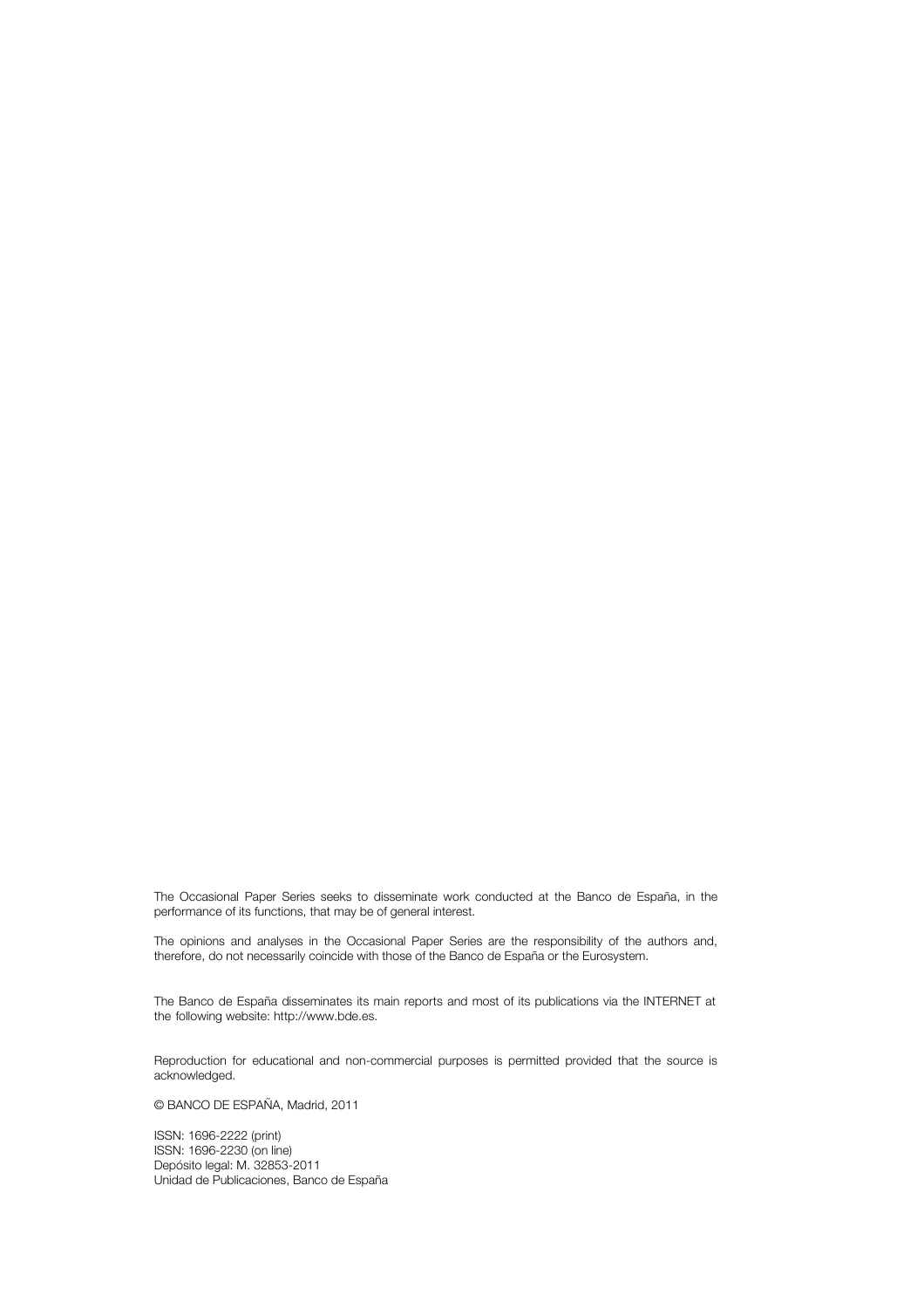# **Abstract**

This paper seeks to estimate the potential output of the Spanish economy, using the production function methodology standard in the literature. According to these estimates, the growth of the potential output of the Spanish economy stood at around 3% in the period 2000-2007, owing to the marked increase in the population and in the participation rate and the fall in structural unemployment, as well as vigorous capital accumulation. The contribution of these factors to potential output was reduced by the negative evolution of total factor productivity. In addition, the economic crisis is estimated to have had a significant negative impact on potential output, which has primarily taken the form of a large increase in structural unemployment, a sharp slowdown in population growth, as a consequence of the loss of momentum in immigrant inflows, and a reduction in the contribution of the capital stock resulting from the impact of the crisis on investment. As a result, the potential growth of the Spanish economy stands at around 1% during the crisis years and in the years immediately thereafter, insofar as some of these negative effects take place with a certain time lag. Lastly, in the medium term, the potential output of the economy is estimated to recover progressively, once the effects of the crisis have disappeared, reaching growth rates about 2%, against a background of negative rates of change in the population of age 16-64, a smooth improvement in the NAIRU, a slight recovery in investment and a higher contribution from TFP. The application of a strong process of structural reforms could, however, significantly improve the growth prospects of our economy.

**Keywords:** Potential output, output gap, Spain.

**JEL classification:** E23, E32.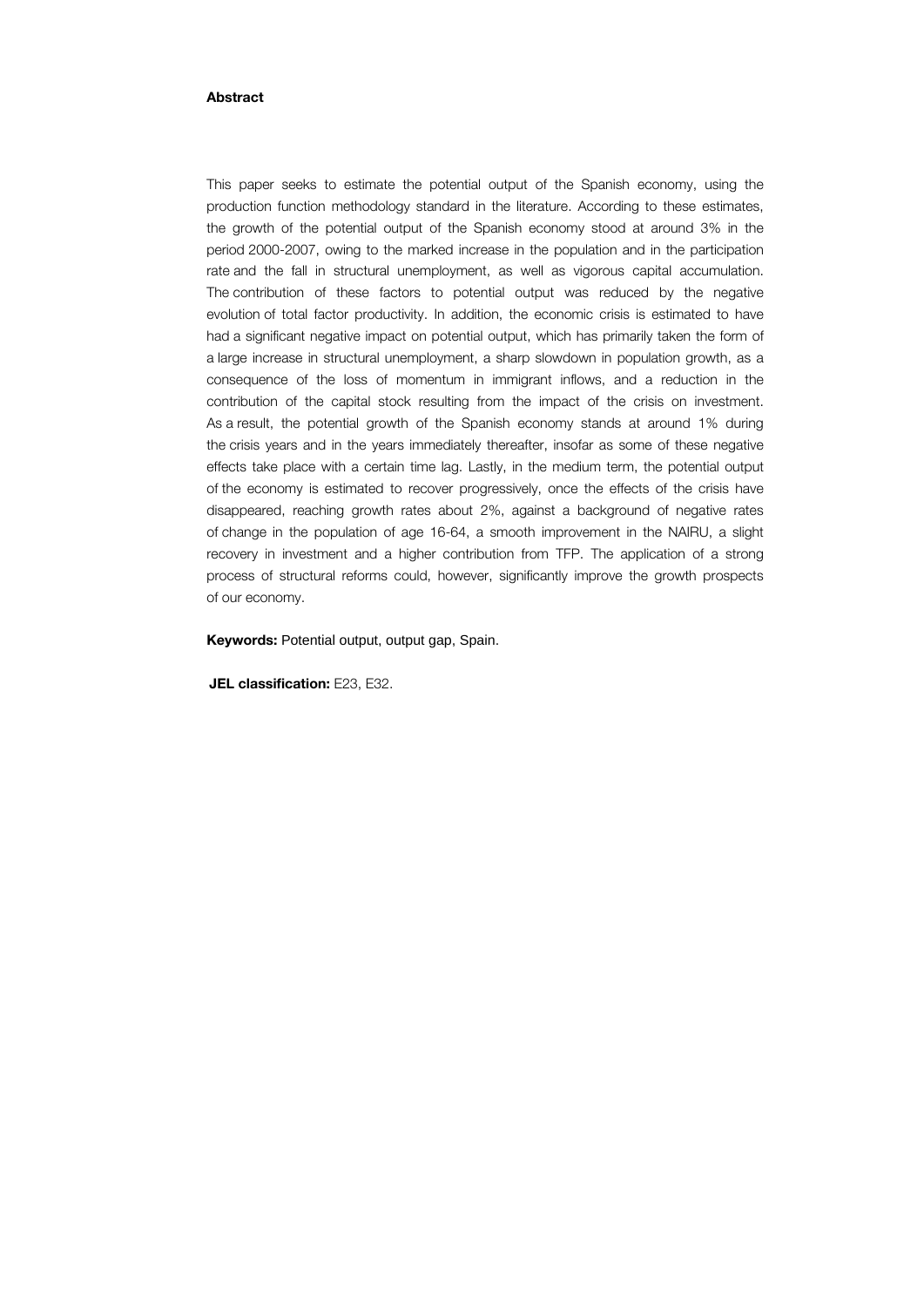# **1 Introduction**

The potential growth of an economy is one of the most relevant concepts for economic analysis and, in particular, for economic policy decisions. Issues as important as the cyclical position of the economy and the assessment of the macroeconomic policy stance cannot be addressed without knowledge of this variable.

The potential output of the economy is not observable, however, and therefore has to be estimated. The estimation of potential output is not without controversy and, in fact, a large variety of methodologies has been proposed in the literature for its calculation. Moreover, the uncertainty involved in the estimation of potential output is especially high in an environment like the current one, in which it is difficult to determine the extent of the effects of the economic crisis on this variable.

In particular, there are arguments for thinking that the economic crisis may have had a negative effect on the current level of potential output through, for example, the fall in investment or the increase in structural unemployment resulting from, among other factors, the increase in long-term unemployment. However, the economic crisis may also have had a negative effect on the potential growth rate of the economy in the medium term if, for example, it leads to a permanent reduction in the economy's investment growth rate. This could be associated with greater risk aversion on the part of agents or a downward revision of future expectations for the economy, and/or a smaller contribution from potential employment as a consequence, among other factors, of a decline in migration flows. Conversely, the implementation of structural reforms that improve the functioning of product markets and economic factors could have a significant positive impact on the economy's potential growth in the medium term.

Against this background, this paper seeks to estimate the potential output of the Spanish economy. To do so it employs the production function methodology that is standard in the literature, with some modifications, mainly to reflect certain specific features of the Spanish economy. The basic advantage of this methodology is that it enables the underlying determinants of potential growth to be analysed. Moreover, in order to distinguish the more or less enduring effects of the recent economic crisis, not only is this estimation made for the observed period (1990-2009) and over a normal projection period for macroeconomic forecast exercises (2010-2012)<sup>1</sup>, but the analysis is extended to a medium-term horizon (2013-2015). Consideration of this medium-term horizon is particularly relevant given that the impact of the crisis on the level of potential output in estimates commonly available is in lower growth of this variable not only in the recession but also in the years immediately following, to the extent that some of these effects occur at a certain time lag. Therefore, the estimates for 2008-2012 cannot be taken as a projection of the growth rate of potential output of the economy in the medium and long term. In fact, it can be expected a gradual recovery of the economy's potential growth, once the effects of the crisis on the level of potential output are vanished. However, this medium term estimates need to take a series of assumptions about the evolution of the economy, which are particularly difficult, because normally there are no macroeconomic projections available for this time horizon. The results and interpretation of the results are therefore conditional to these assumptions.

**<sup>1.</sup>** See "Spanish Economic Projections Report", *Economic Bulletin,* April 2011, Banco de España.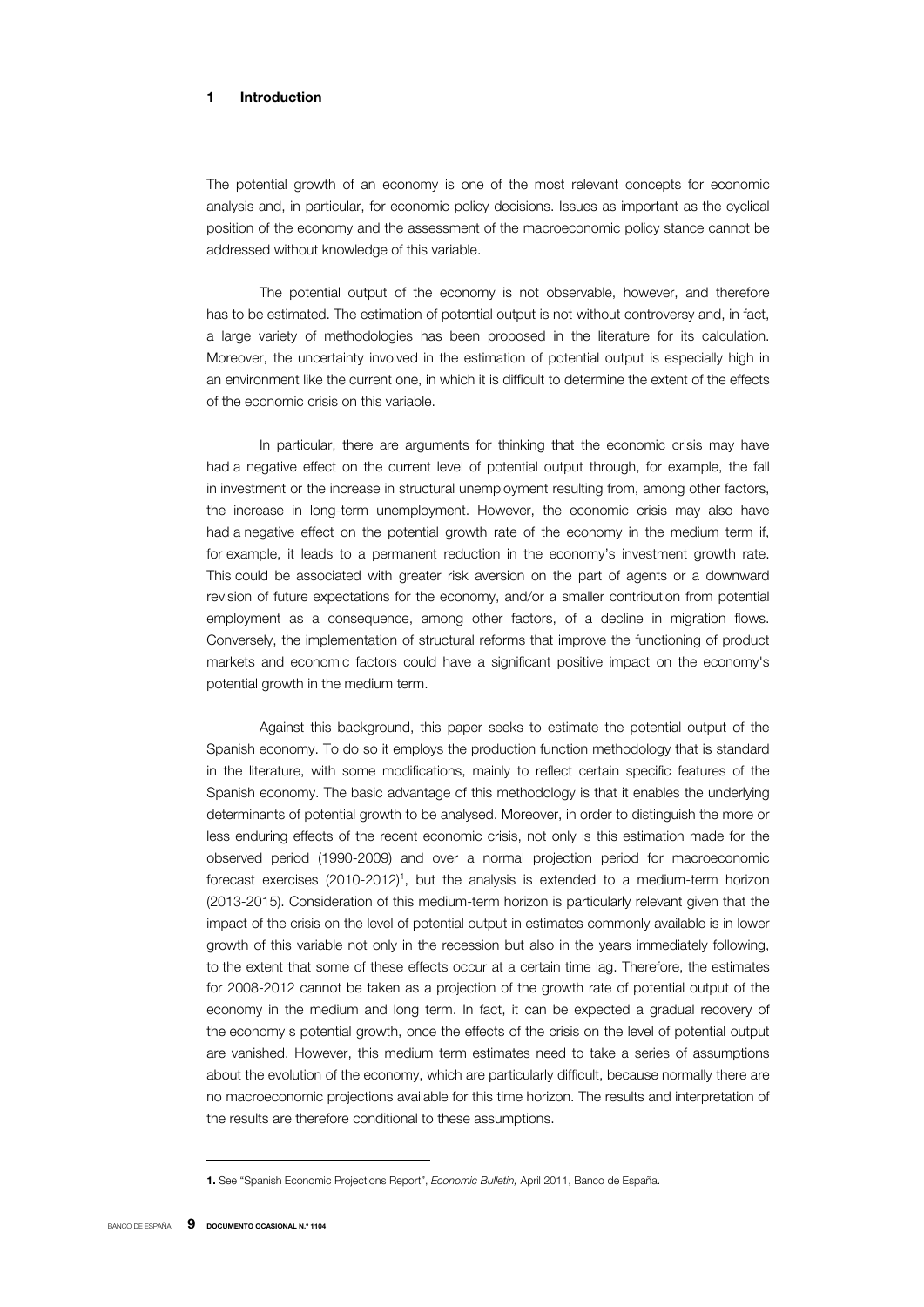The following section details the methodology used to estimate potential output, Section 3 sets out the results and, finally, the main conclusions are presented in Section 4.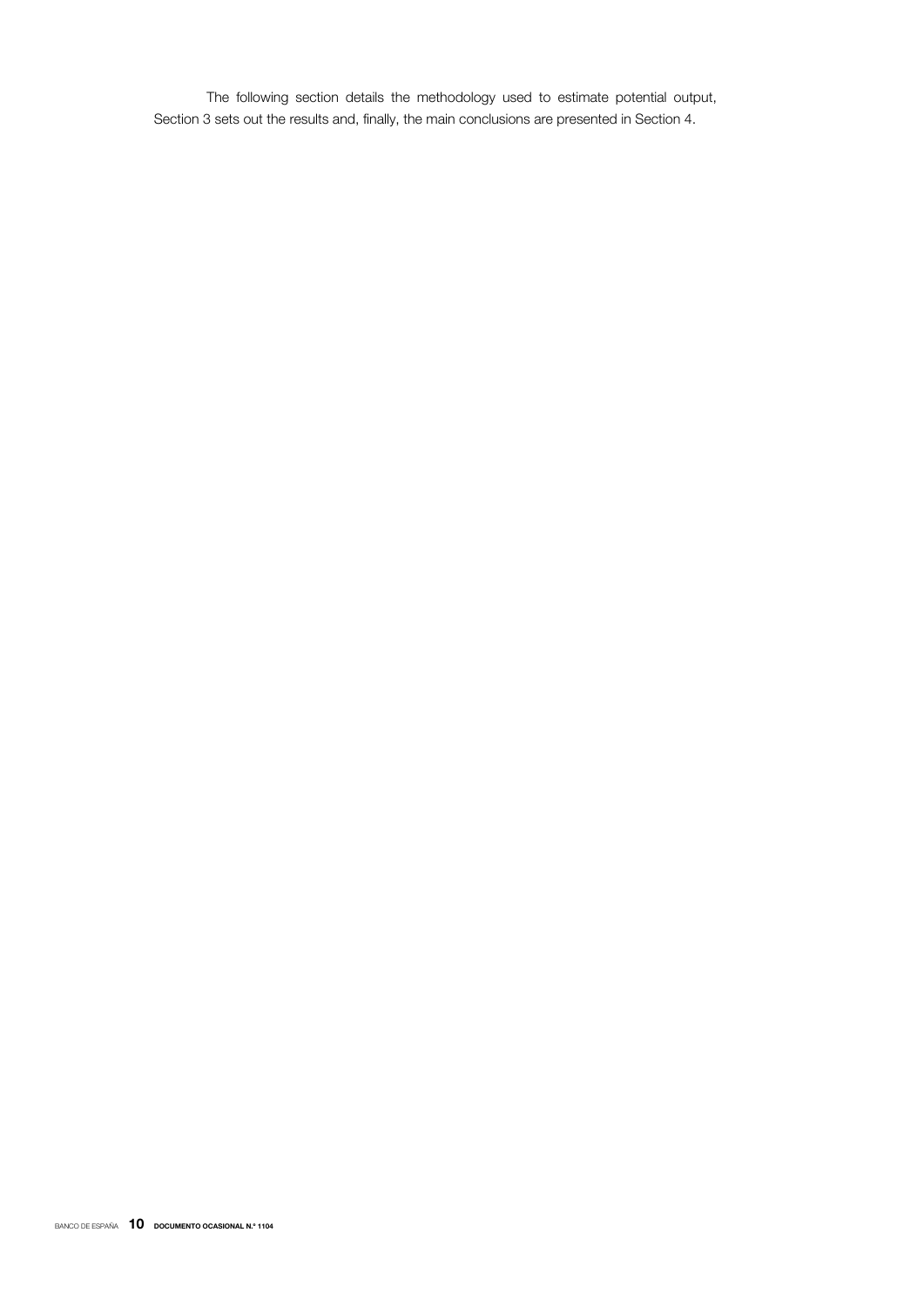#### *2.1 The production function*

The potential output of an economy can be estimated using different methodologies. These can basically be classified into those that use statistical procedures to estimate the trend in the economy's output, by separating out cyclical elements, and those that use a production function to estimate potential output<sup>2</sup>. In line with previous studies<sup>3</sup>, the approach followed in this paper is the latter one, since it is based on firmer theoretical concepts which, for example, enable the sources of potential growth to be analysed.

The first step in this estimation is to specify the form of the production function, the most commonly used being the Cobb-Douglas form. Assuming constant returns to scale, a Cobb-Douglas production function can be written as follows:

$$
Y = AL^{\alpha}K^{1-\alpha}PTF
$$

where Y is output. A a scale factor,  $\alpha$  the employment elasticity of output, L employment, K the capital stock and TFP total factor productivity, i.e. that part of growth that is not explained by changes in employment and capital. Within this framework, estimation of the economy's potential output, which we can denote by  $Y^*$ , requires the evaluation of the potential values of each of the components of the production function: employment, capital and TFP. In our case, this exercise is carried out solely for the market economy. To obtain potential output for the economy as a whole, the output of the public sector and indirect taxes net of subsidies are added to the potential output of the market economy.

Once potential output has been estimated, the output gap is defined simply as the difference, in percentage terms, between actual output and the estimated potential output.

$$
OG = (Y - Y^*)/Y^*
$$

There follows a description of the procedure for estimating the elasticity of output with respect to the factor of production labour  $(\alpha)$  and of the components of potential output, namely employment, the capital stock and total factor productivity, as well as potential non-market output.

#### *2.2 The elasticity of output with respect to labour*

Starting from the above specification of the production function, taking differences, applying Euler's theorem and denoting with small letters the relevant variables in natural logarithms, we obtain that:

$$
\Delta y_t = \Delta a_t + \frac{\partial F}{\partial L} \frac{L}{Y} \Delta l_t + \frac{\partial F}{\partial K} \frac{K}{Y} \Delta k_t
$$
\n[3]

If, we also assume perfect competition in the product and factor markets, the first-order conditions for profit maximisation for the representative firm imply that the marginal

 $\overline{a}$ 

**<sup>2.</sup>** It is also possible to derive potential output within the framework of a DSGE model, as the output obtained with price flexibility.

**<sup>3.</sup>** See, for example, Estrada *et al.* (2004) and Izquierdo *et al.* (2007).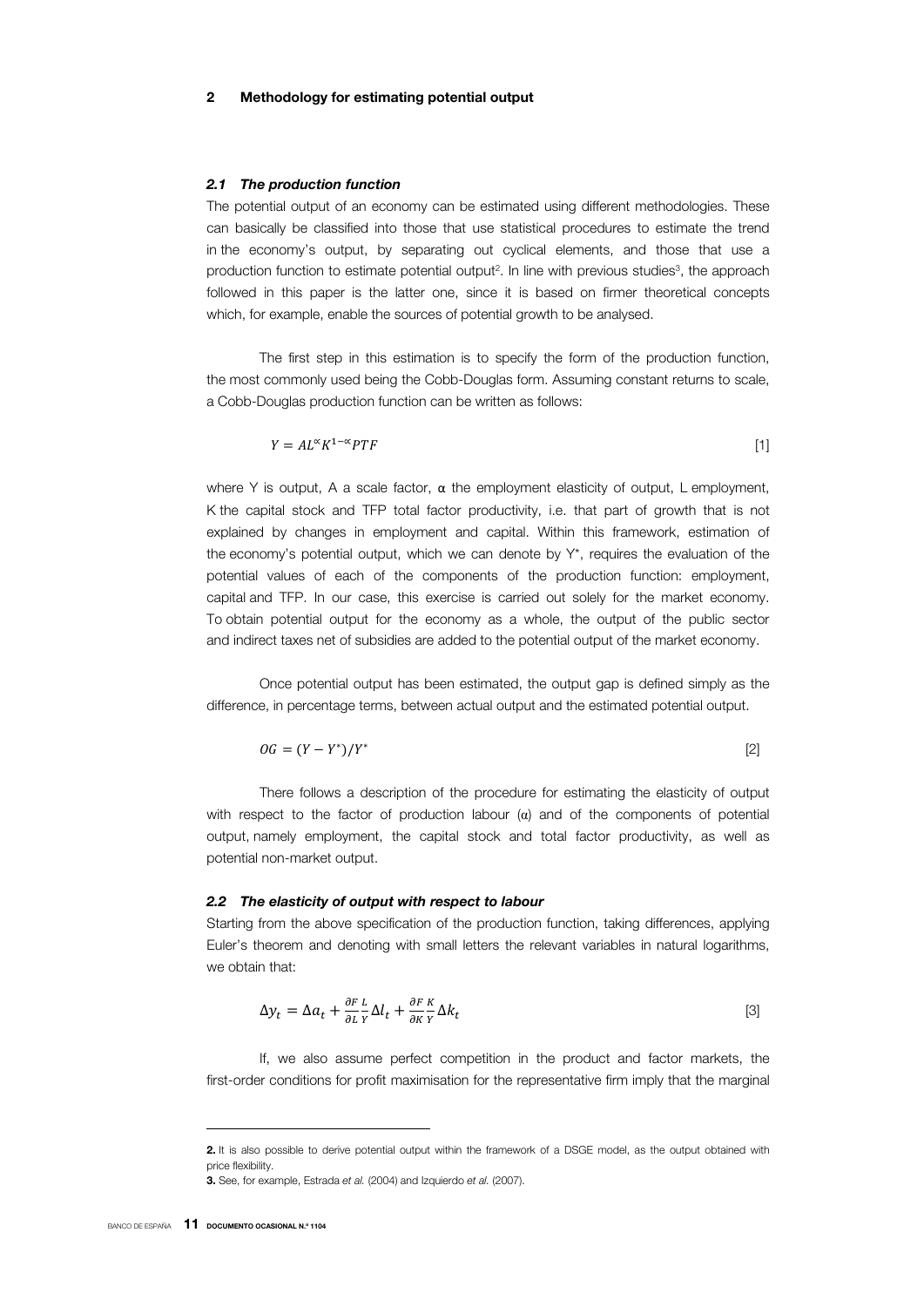productivity of each factor should be equal to its cost in real terms; therefore, in the case of the labour factor we can write:

$$
\frac{\partial F}{\partial L} = \frac{W}{P} \Rightarrow \frac{\partial F}{\partial L} \frac{L}{Y} = \frac{WL}{PY} = S^L
$$
\n<sup>[4]</sup>

Where S<sup>L</sup> represents the share of labour income in nominal output and implies that the employment elasticity of output is exactly equal to the share of labour income in nominal output. Given that the existence of constant returns to scale has been imposed, the elasticity of output with respect to capital will be precisely  $(1-s^L)$ .

In our case, we use annual National Accounts data to calculate this elasticity, although to avoid possible excessive fluctuations in this variable we use a series smoothed using the HP filter. With regard to the projection period, the value of the elasticity is estimated until 2012 using the forecasts of the «Spanish Economic Projections Report» published in the Banco de España April 2011 *Economic Bulletin* [Banco de España (2011)]; from 2013 it is held constant.

Chart 1 shows the importance of allowing the elasticity of output with respect to labour (α) to vary over time, since it has changed significantly during the period analysed. Specifically, one can see a clear downward trend in labour's share of income, not only in Spain but also in the euro area, although it is observed an increase of this variable since 2007 in the case of the euro area (see Chart 2). This trend may be associated with various factors, although in the case of Spain the strong growth in immigration, which is generally incorporated into the labour market with below average wages, must have contributed to moderating wage income until 2007. The moderation in these migratory flows during the crisis and in the subsequent period, in accordance with the available medium term estimations of the National Institute of Statistics (INE), justifies the stability projected for this parameter from 2013 onwards.





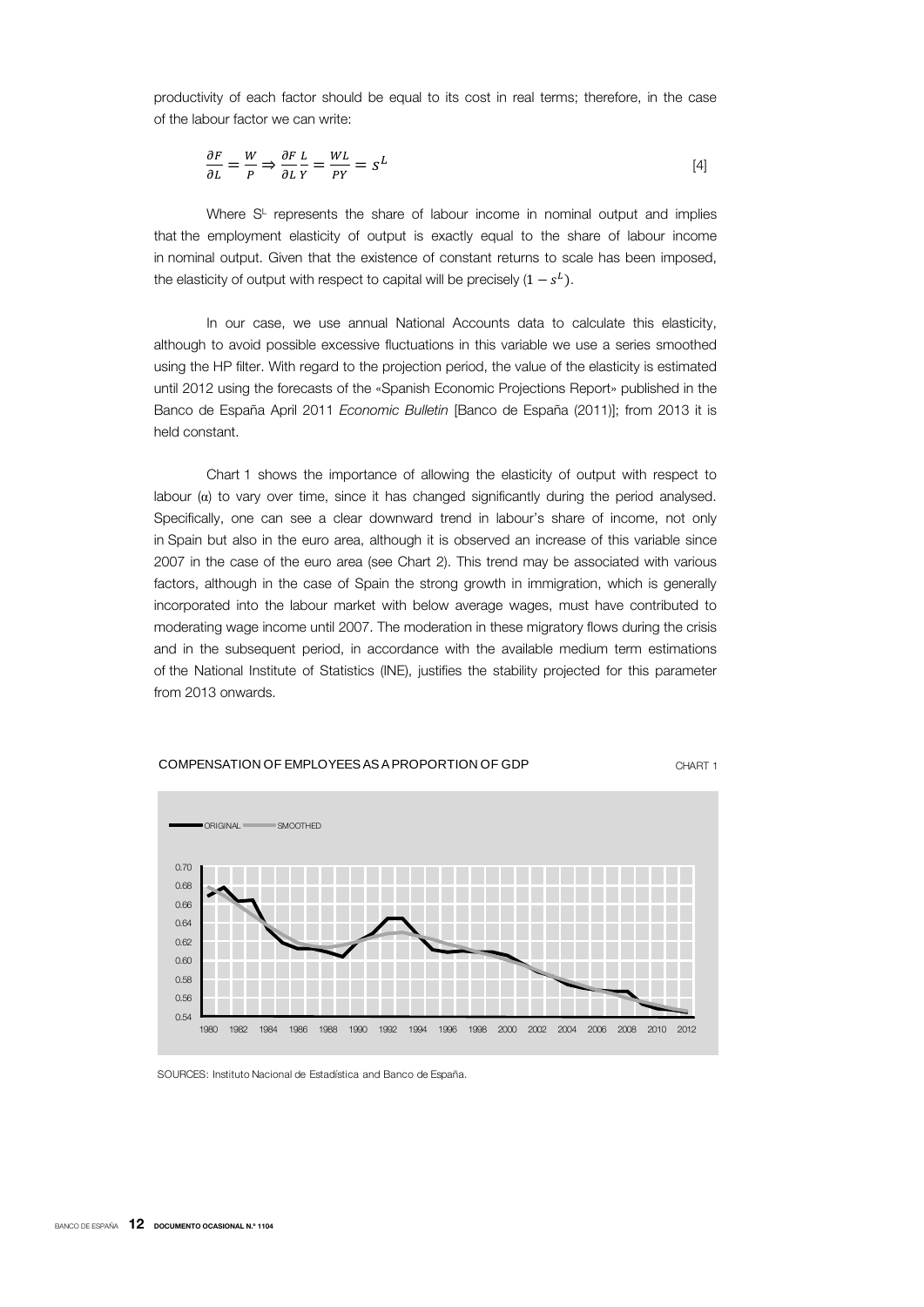#### COMPENSATION OF EMPLOYEES AS A PROPORTION OF GDP CHART 2



SOURCES: Instituto Nacional de Estadística and Eurostat.

# *2.3 Potential employment*

The calculation of the economy's potential output is based on the following expression:

$$
L = LF \cdot (1 - U) = POP \cdot PR \cdot (1 - U) \tag{5}
$$

where the level of employment (L) is defined as the labour force (LF) multiplied by the inverse of the unemployment rate (U), and, where the labour force is decomposed into the product of the population over the age of 16 (POP) and the participation rate (PR). In addition, employment is measured as total hours worked, so that in the previous expression, L should be multiplied by the hours worked per person employed. Starting from this decomposition of employment, the economy's potential employment is calculated by estimating the potential values of each of the components mentioned: population, participation rate, unemployment rate and hours worked.

In the case of **population**, to estimate potential output the working age population is used, i.e. the population aged between 16 and 64, which is published by the INE in its annual National Accounts (NA)<sup>4</sup> estimates. In principle, population is a variable that is not affected by the business cycle, at least in the short term, since current fertility decisions only affect growth in the working age population 16 years on. However, in recent years migratory flows account for a fundamental part of population changes in Spain and these flows may indeed respond to the cyclical situation. Lacuesta and Puente (2009) have shown, using information on bilateral flows of immigration to OECD countries, that inflows of migrants have a positive, albeit not very large, elasticity with respect to per capita GDP. In fact, although there was a significant rise in population growth from the mid-1990s, associated with the entry of immigrants, to over 1.5% from 2001, this growth moderated sharply from 2008, which may have been at least partly due to the economic crisis. Accordingly, to avoid the cyclical component of population affecting the estimation of potential output, a smoothed population series is obtained, by applying the HP filter to the original series (see Chart 3).

 $\overline{a}$ 

**<sup>4.</sup>** This population series is fully consistent with the one estimated by the LFS, so that there are no problems of inconsistency with the unemployment series which, as we shall see further on, are based on this survey. In addition, the quarterly estimates supplied by the LFS may be used to assess the short-term population predictions.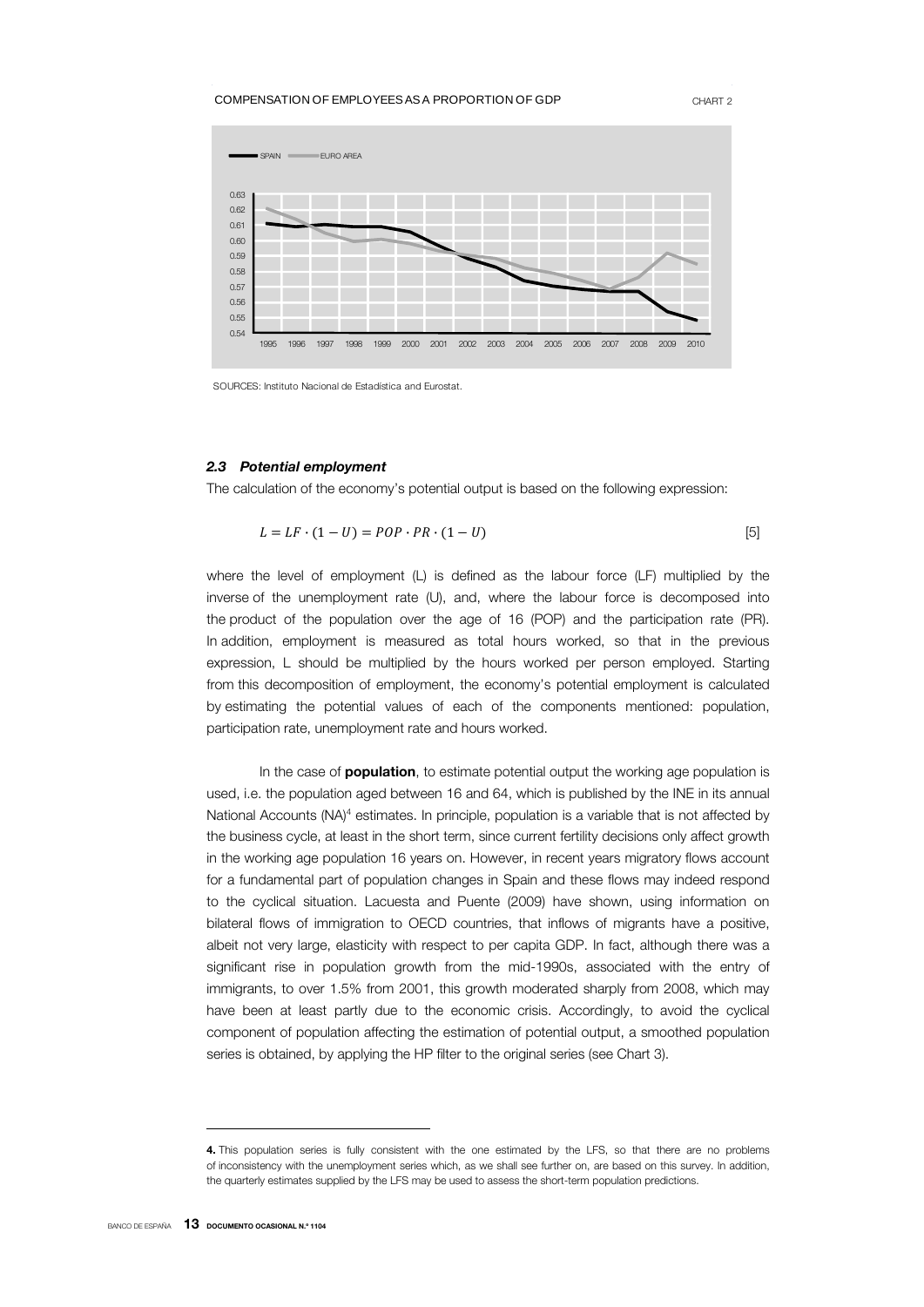#### POPULATION GROWTH CHART 3



SOURCES: Instituto Nacional de Estadística and Banco de España.

As regards the population projections, INE forecasts are available for the period 2011-2015. These forecasts are used to project changes in the working age population and they anticipate a further slowdown in migratory flows, on top of that already observed since the start of the crisis, which will even lead to a decline in the working age population in future years, accompanied by a progressive ageing of the population of Spanish nationals.

With respect to the **participation rate**, it is defined for the purposes of the calculation of potential output as the sum of persons employed according to the National Accounts and persons unemployed according to the Spanish Labour Force Survey (LFS) as a percentage of the population between the ages of 16 and 64. This definition therefore uses National Accounts employment rather than LFS employment, to ensure consistency with the GDP estimates, which are based on the National Accounts. Chart 4 shows, however, that the differences between the two series are not excessive, although the participation rate as defined grows somewhat more slowly than that calculated on the basis of the LFS between 1995 and 2005, due to the lower employment growth estimated by the National Accounts during this period.

# PARTICIPATION RATE CHART 4



SOURCES: Instituto Nacional de Estadística and Banco de España.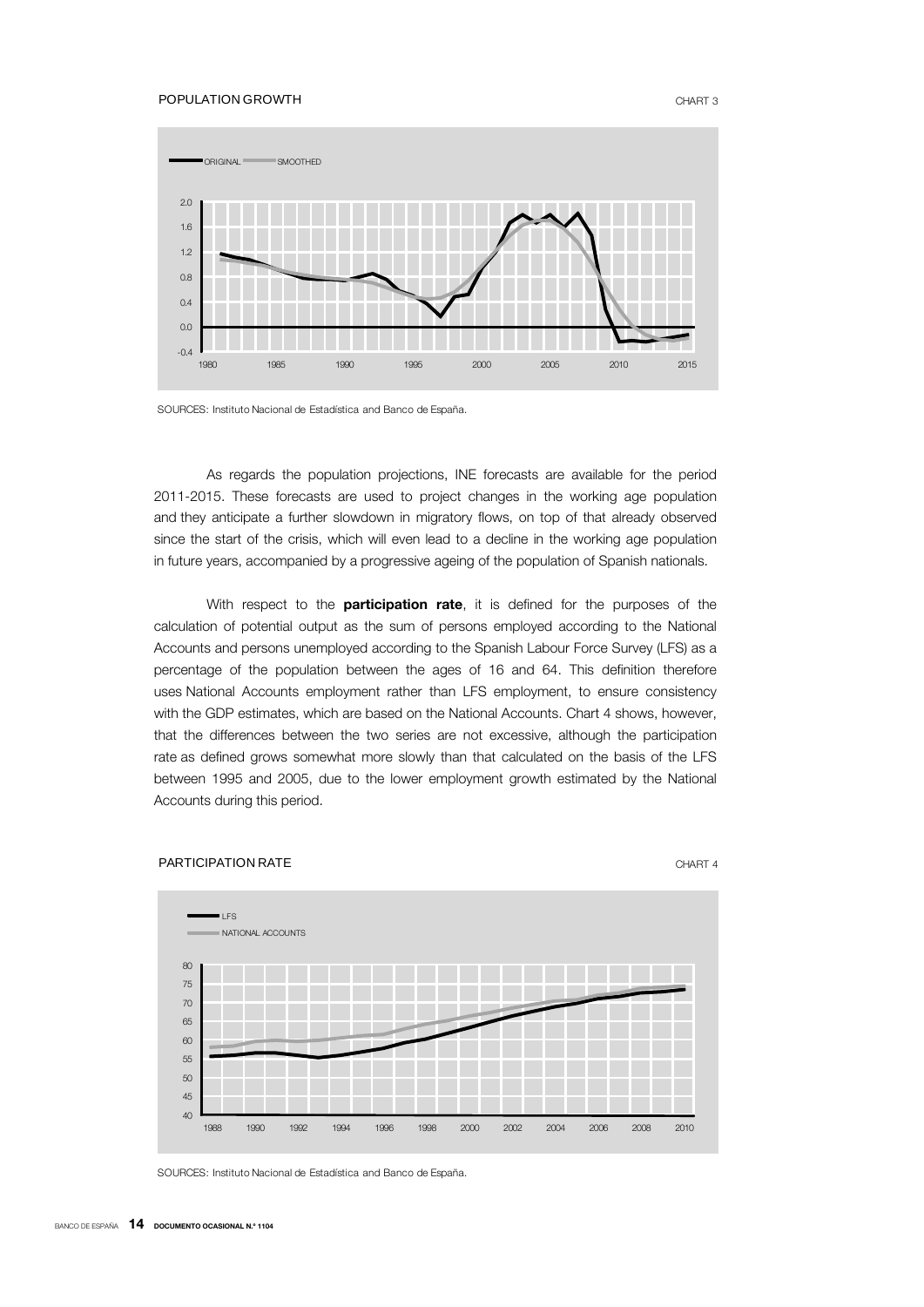As regards estimation of the potential evolution of this variable, the participation rate may also behave cyclically as a consequence, for example, of disincentives to participation at times of high unemployment. However, high rates of unemployment which affect the main household earners, may also lead to an increase in the participation of individuals who would normally be outside the labour force. In order to capture these cyclical effects, we have estimated a relationship between the participation rate and the unemployment rate. This equation, with data to 2010, gives an elasticity of −0.15 (t-statistic = 2.62), i.e. on average a decline of 1 pp in the unemployment rate leads to an increase of 0.15 pp in the participation rate [see Montero (2011)]. To calculate the potential participation rate an equation is used in which the observed unemployment rate is replaced by the value of NAIRU, which we will analyse below. This procedure smooths the participation rate, since falls in unemployment are passed through to increases in the participation rate only insofar as they are considered to be structural (see Chart 5).



#### **PARTICIPATION RATES** CHART 5

SOURCES: Instituto Nacional de Estadística and Banco de España.

With regard to the projection period, there is evidence that the cohort effect associated with the incorporation of women into the labour market —the main factor accounting for the increase in the participation rate in recent years<sup>5</sup>— will continue to be the main determinant of the evolution of the potential participation rate in the next few years [see Cuadrado *et al.* (2007)], although its magnitude will be progressively smaller. Thus, for the projection period, the potential participation rate reflects both the effect of the changes in the structural component of unemployment and the available projections of this cohort effect. Specifically, demographic effects (which include the cohort effect of women's increasing participation in the labour market and that associated with a better educated population) explain an increase of 0.5 pp in the aggregate participation rate of the population aged 16 to 64 in 2010, which slowly declines thereafter to an increase of around 0.3 pp in 2015.

**<sup>5.</sup>** In fact, in Montero (2011) shows that the constant of a recursive regression between the change in the participation rate and the change in the unemployment rate (with data up to 2010), which would show the medium term trend of participation which in turn could be linked, at least in part, with so-called cohort effect, has a growing trend that tends to stabilize around 0.4 percentage points per year towards the end of the sample, in line with the effects cohort estimated in Cuadrado *et al.* (2007).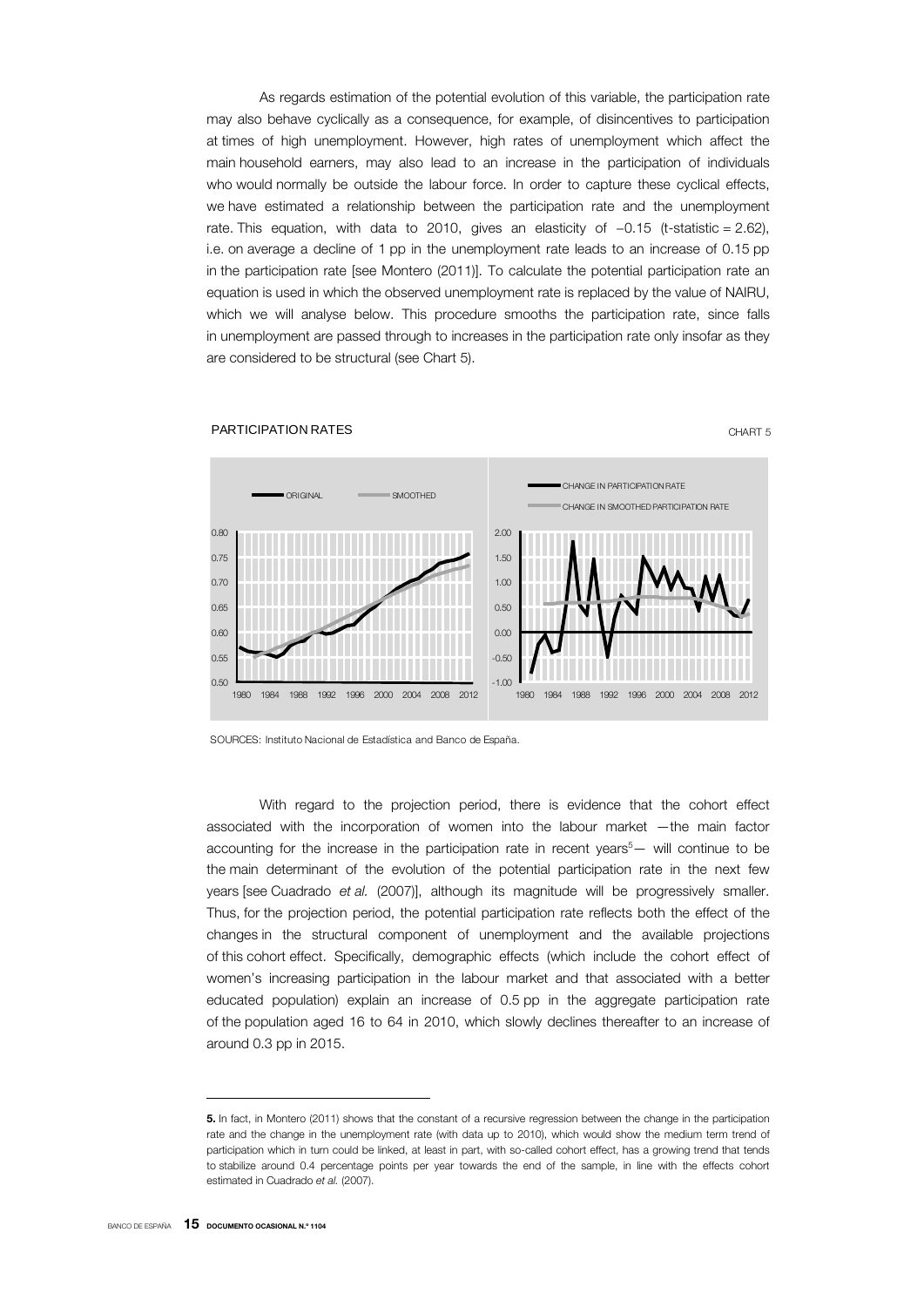Estimation of the **rate of structural unemployment or NAIRU** is subject to a high degree of uncertainty [see for example Estrada, Hernando and López Salido (2000)]. We have opted to estimate NAIRU using a Phillips curve type model in which changes in NAIRU are determined by a set of structural factors. Wage acceleration in this model depends on the unemployment gap, i.e. the difference between the actual rate of unemployment and NAIRU and changes in unemployment are allowed to have an impact on wage developments. This term therefore includes a hysteresis effect since, irrespective of the size of the unemployment gap, an increase/decrease in unemployment will affect wages.

$$
\Delta^2 w = \beta (U_t - U^*) - \delta \Delta U_{t-1} + \varepsilon_{1t} \tag{6}
$$

NAIRU (U<sup>\*</sup>) itself follows a random walk with drift ( $Z<sub>i</sub>$ ). The drift is affected by a set of structural factors, which therefore determine the changes in NAIRU.

$$
U_t^* = U_{t-1}^* + Z_t + \varepsilon_{2t} \tag{7}
$$

Specifically,  $Z_t$  includes the change in direct labour taxes, which positively affect NAIRU, by raising employment costs, and the change in the participation of women and immigrants in the labour force, which reduce NAIRU by introducing flexibility into the labour market. The results of the estimation using a Kalman filter for the period 1980-2008 are as follows<sup>6</sup>:

$$
\Delta^{2}w = -0.35(U_{t} - U^{*}) - 0.51\Delta U_{t-1}
$$
  
\n
$$
(-5.84)
$$
  
\n
$$
\Delta U_{t}^{*} = 0.89Tax - 0.74(fpart + Ipart)
$$
  
\n(8)

First, wages are seen to be relatively insensitive to the NAIRU GAP, given that the estimated coefficient (−0.35) is towards the bottom end of the range of estimates available for other countries. At the same time, the hysteresis term associated with the impact of the change in unemployment on wages is clearly significant.

As regards the structural factors that affect NAIRU, as expected, taxes on labour have a positive impact on NAIRU, while female and immigrant labour force participation tends to reduce the Spanish economy's NAIRU. This result is consistent with, for example, the results of Bentolila *et al.* (2008), who estimate a large contribution by immigration to the flattening of the Phillips curve observed in the Spanish economy since 2000. That is to say, immigration contributed to ensuring that the decline in the rate of unemployment between 2000 and 2007 was not passed through to inflationary pressures, basically because of the lower reservation wage of this group of workers.

The projection of NAIRU makes use of the relationship between structural and long-term unemployment (see Chart 6). The latter is a relatively easy variable to predict once unemployment forecast are available. As for the other variables, until 2012 forecasts for the unemployment rate are taken from the Banco de España April 2011 "Spanish Economic Projections Report". From 2013 it is assumed an evolution of this variable similar to its behaviour at the end of the recession in 1993 (see Chart 7).

 $\overline{a}$ 

**<sup>6.</sup>** This estimation requires an assumption to be made regarding the relative variance of the error terms of the two equations. This assumption does not, however, affect the estimated level of NAIRU too much, but does affect its volatility. For the results presented below it was assumed that the variance of  $\varepsilon_2$  is one third of the variance of  $\varepsilon_1$ .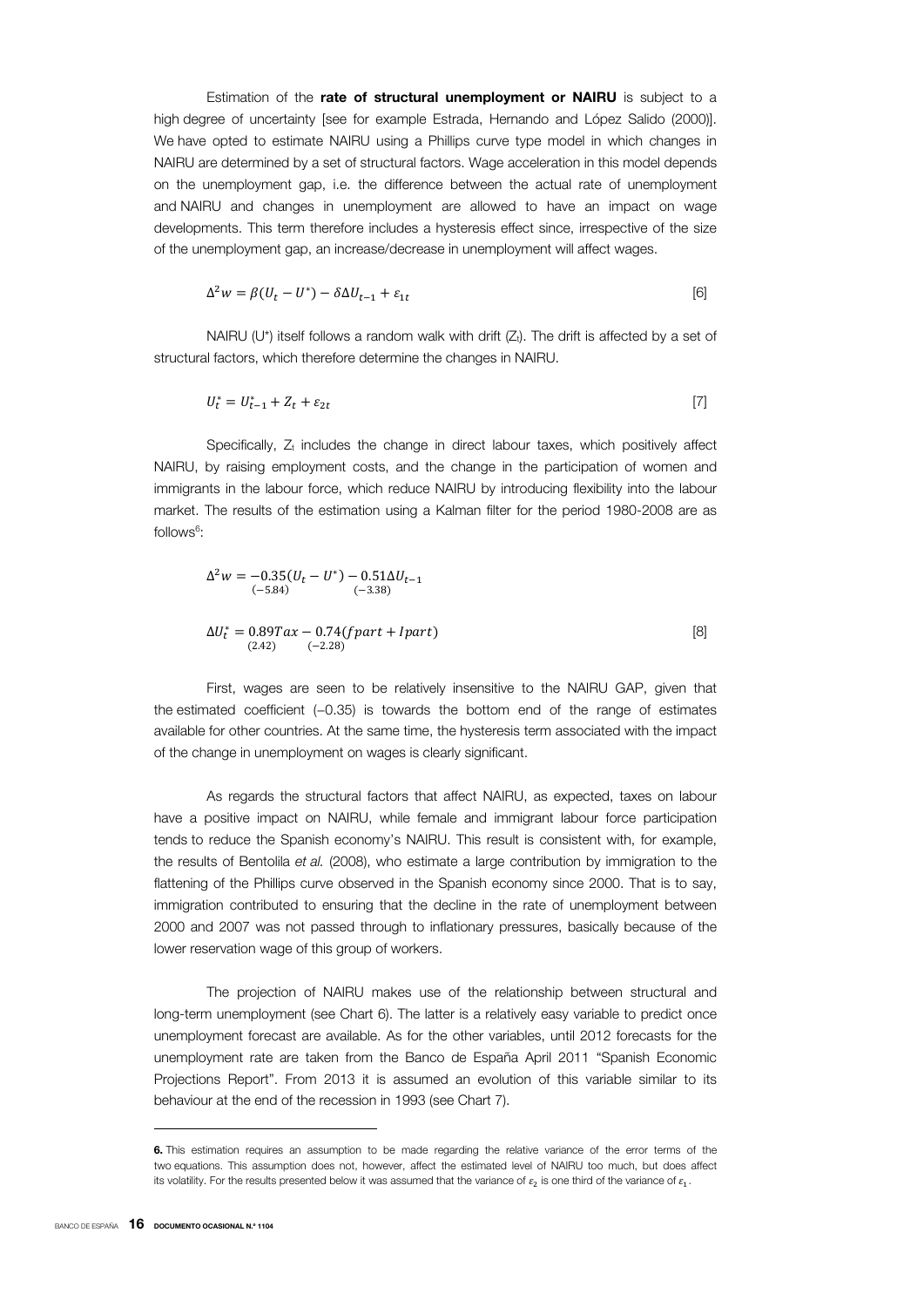

SOURCES: Instituto Nacional de Estadítica and Banco de España.

#### UNEMPLOYMENT RATE: CYCLICAL EVOLUTION **CHART 7**



SOURCES: Instituto Nacional de Estadística and Banco de España.

The projection process is carried out in several stages. First an equation is estimated to explain the incidence of long-term unemployment on the basis of the unemployment rate (lagged by one period) and the rate of growth of employment (also in t-1); the coefficients of this equation have the expected signs and its  $R<sup>2</sup>$  is 0.98. When the incidence of long-term unemployment has been projected, the forecast of long-term unemployment is obtained as the product of this variable and the rate of unemployment. Second, an equation is estimated relating NAIRU to long-term unemployment, and the coefficients of this regression are used to project structural unemployment (see Chart 6). As a result, NAIRU reaches over 16%, peaking in 2011 and 2012, falling thereafter to slightly over 14% in 2015.

Finally, to express potential employment in terms of total hours worked we use the information on **hours worked per person employed** available in the National Accounts estimates. Again in this case, one cannot rule out a certain cyclical component in the evolution of this variable, associated for example with greater or lesser intensity in the use of overtime, so that this series needs to be smoothed to avoid cyclical fluctuations. The HP filter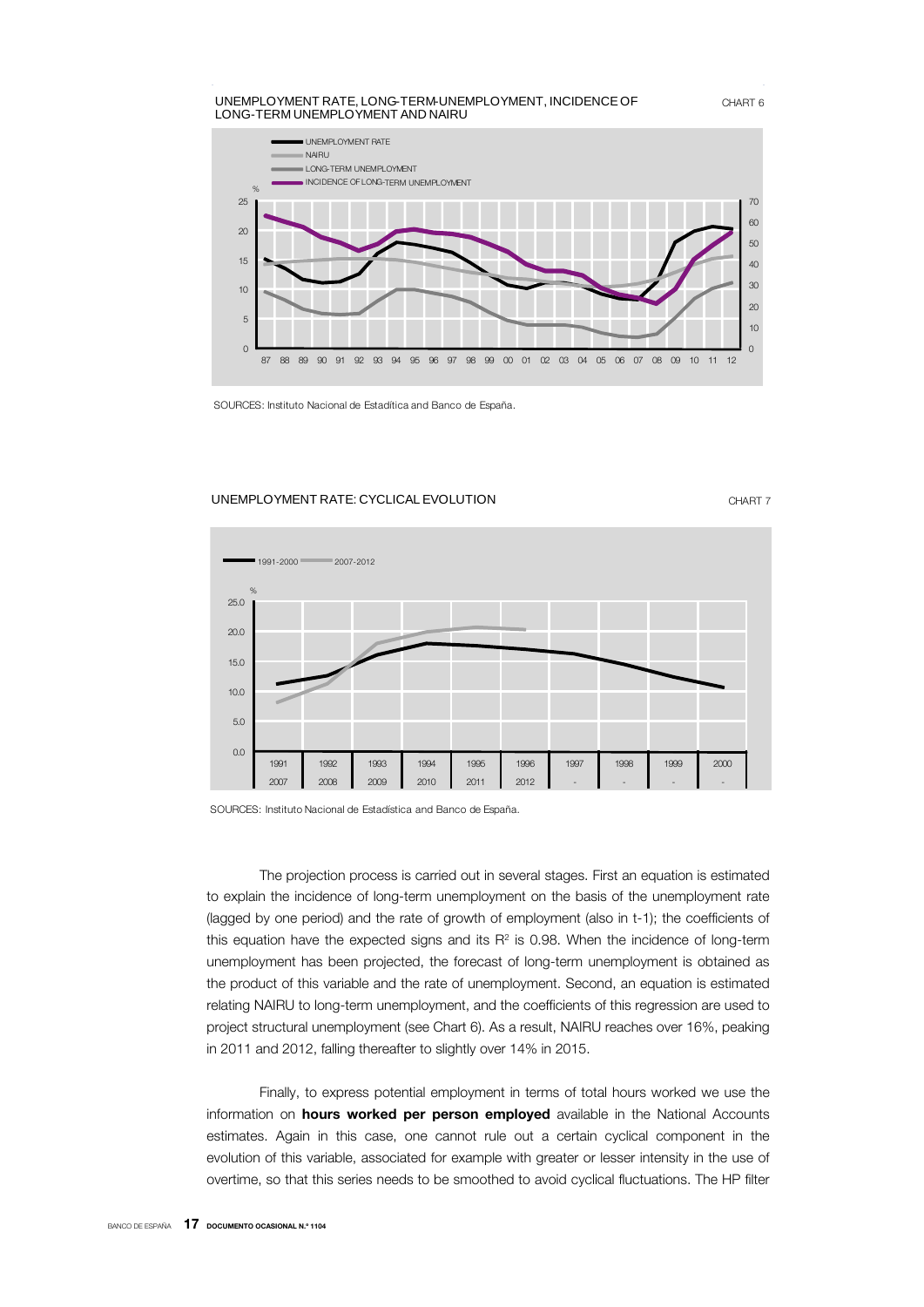is also used for this smoothing. As seen in Chart 8, hours per person employed have displayed a downward trend throughout the period with the exception of the years 2008, 2009 and 2010. As for the projection period, the decline in hours worked continues, but at a slower rate than in the 1980s. In this respect, it should be recalled that the structure of the Spanish labour market, in particular the high proportion of temporary employment, means that adjustments in employment basically occur through changes in the number of jobs and not in the hours worked per person. For the same reason, as the economy emerges from the crisis and especially in the medium term, the growth in the use of the labour factor can be expected to give rise to an increase in employment, without large changes in hours worked per person.

## HOURS PER PERSON EMPLOYED. RATE OF CHANGE THE CHART 8



SOURCES: Instituto Nacional de Estadística and Banco de España.

## *2.4 The potential capital stock*

The second basic input to estimate the economy's potential output is the capital stock. However, unlike the other primary factor of production (employment), this variable is not estimated directly in the National Accounts, so that it has to be obtained from other information sources. The capital stock is usually calculated on the basis of gross fixed capital formation, using the following accumulation formula [Hulten and Wyckoff (1981)]:

$$
K_t = (1 - \delta_{t-1})K_{t-1} + I_t
$$
\n<sup>(9)</sup>

where K is the capital stock,  $\delta$  the rate of depreciation and I is gross fixed capital formation. Thus, in each time period the capital stock is obtained as the sum of the capital stock in the initial period<sup>7</sup>, having deducted the portion that has depreciated $8$ , plus new acquisitions of capital goods.

**<sup>7.</sup>** Estimating the capital stock in the initial period is not without difficulty, since this is normally a distant period, for which information is not available. To avoid this problem one can resort to the first order condition for maximisation of the representative firm's profits, which implies that the productivity of capital must be equal to its user cost in real terms. Assuming that the production function is of the Cobb-Douglas type, with constant returns to scale, this condition implies that the ratio of capital to GDP will be equal to the inverse of the user cost of capital multiplied by the inverse of the elasticity of output with respect to capital. In addition, in the steady state investment must be equal to the specific percentage of the capital stock which coincides precisely with the rate of depreciation. Accordingly, the investment and GDP data estimated in the National Accounts can be used along with the rate of depreciation of the capital stock and its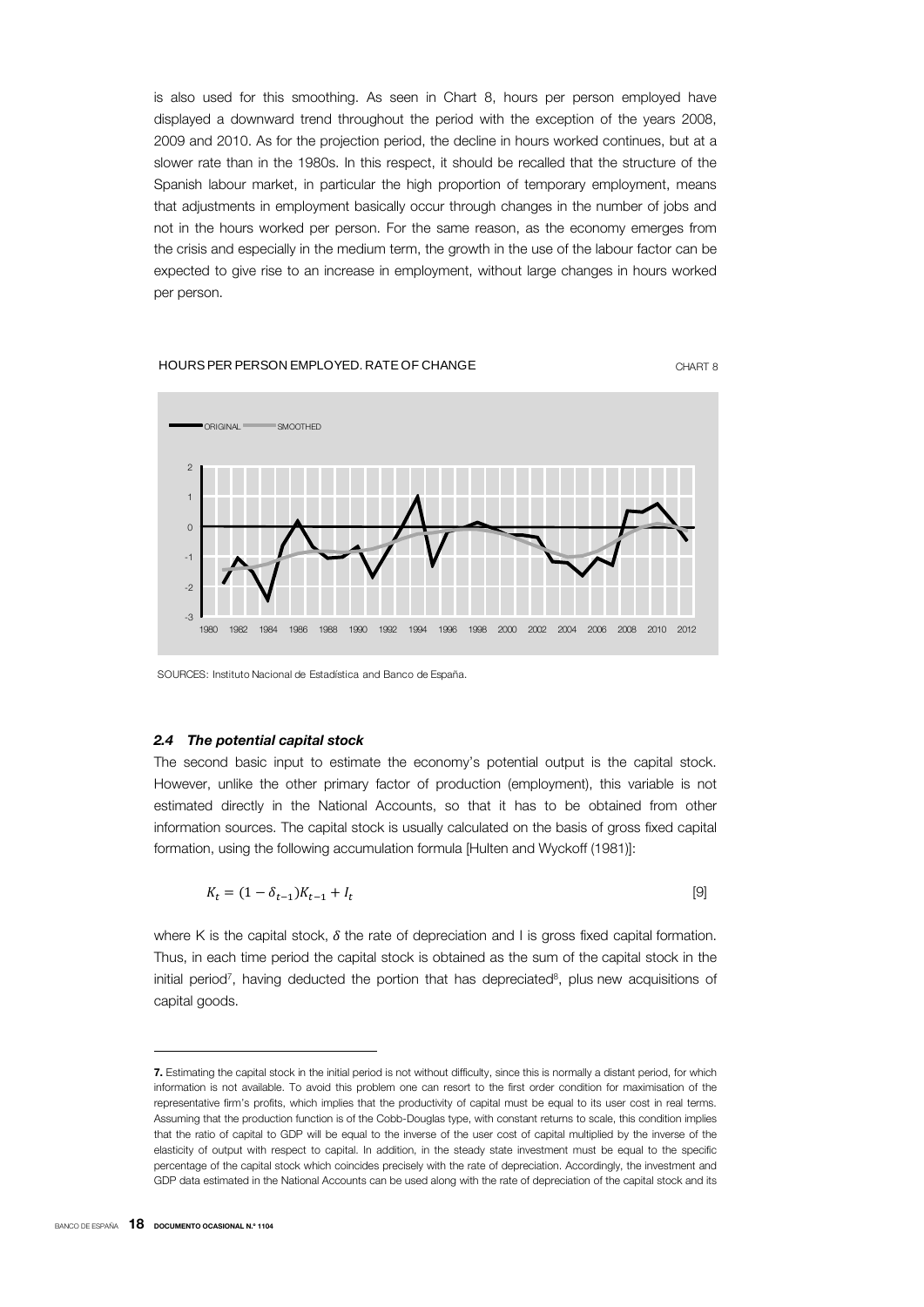The capital stock can be disaggregated into three basic components<sup>9</sup>: a) residential, b) public and c) private productive. These three components differ in terms of their useful life (their rate of depreciation) and their productivity (their unit contribution to production), which suggests that they should be constructed separately and that they should not be aggregated by simply adding them all together. Thus, for example, the annual rate of depreciation normally used in the case of residential investment is 2%, which means that dwellings last around 50 years, whereas a rate of 4% is used for public investment and 10% for private productive investment. Such a low rate of depreciation for residential investment makes the housing stock very large in relative terms (around 60% of the total), even though residential investment only accounts for 10% of total gross fixed capital formation. However, National Accounts data show that the imputed rentals for owner-occupied housing represent less than 10% of the private sector's output. It is therefore evident that the "productivity" of this investment is lower than that of other investment and, consequently, the housing stock should be reweighted before being aggregated.

This correction of the levels of the stocks of capital in accordance with their productivity is one of the main contributions of the EU-KLEMS database [O'Mahony and Timmer (2009)], which is the one used for this paper. In this database the levels of the capital stocks of each type of investment are "corrected" in accordance with their cost relative to total capital costs. This means that residential capital, which has a low rate of depreciation and, therefore, a lower user cost is corrected downwards, as is the case of infrastructure. The opposite occurs in the case of private productive capital. Chart 9 shows the annual rates of change in the aggregate capital stock when its three components are simply summed and when each component is weighted by its productivity<sup>10</sup>. The latter is seen to display large cyclical fluctuations, growing more in expansionary periods and adjusting more in recessions.

<sup>1</sup> user cost in real terms to obtain the capital stock. However, given that these are long-run equilibrium conditions and that there may be rigidities in the short run that prevent their continuous satisfaction, it is normal to estimate the capital stock using average data over several years (up to 10) that are sufficiently distant from the first year.

**<sup>8.</sup>** In principle, the rate of depreciation should reflect the loss of efficiency of the existing capital stock and, therefore, should show some variation over time, increasing in periods in which the capital stock is used more intensely, when significant technological progress is made and when demand shifts towards other products. However, to facilitate its calculation it is normal to consider it stable over time for each capital good, defined more or less restrictively, and its value is usually obtained from tax data on the charges made by firms for the amortisation of tangible fixed assets. **9.** The residential component includes capital used to obtain accommodation services, including owner-occupied and rented housing. Public investment largely constitutes the infrastructure of a country. Finally, private productive investment includes machinery, buildings, transport equipment, etc., which firms use in their productive processes. **10.** The latest capital data available in EU KLEMS relate to 2007.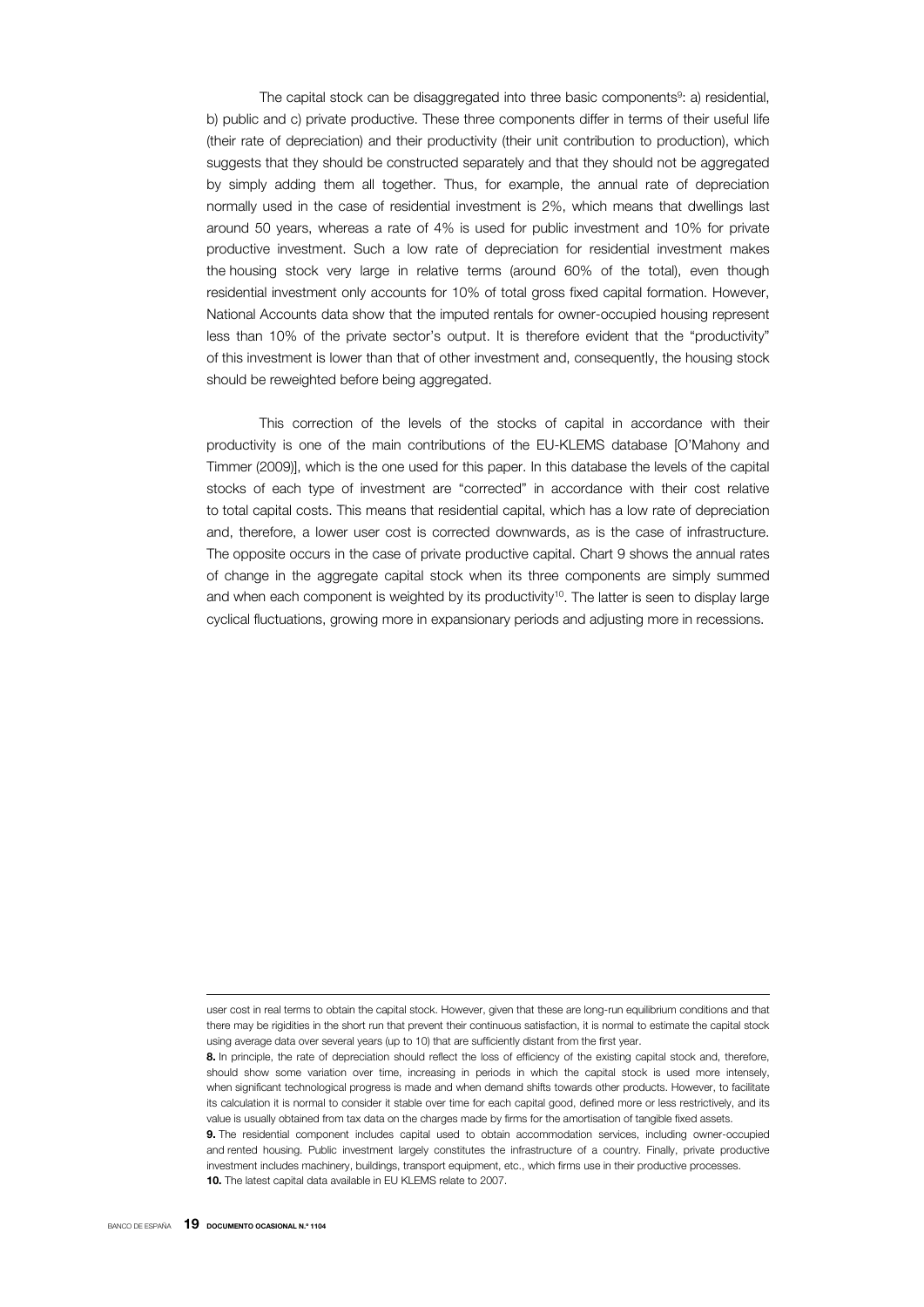#### RATES OF CHANGE IN THE AGGREGATE CAPITAL STOCK AND IN THAT WEIGHTED BY PRODUCTIVITY



SOURCES: EUKLEMS, BBVA and Banco de España.

In order to obtain the economy's potential output it is necessary also to obtain the economy's potential stock of capital. Most studies that apply the production function methodology equate the potential stock of capital with the observed stock, given that the latter is barely correlated with the business cycle<sup>11</sup>. The explanation for this low correlation lies in the magnitude of the rate of depreciation: if it is very low (the useful life of the capital good is very long) the weight in the stock of investment is very small and, therefore, the stock is hardly affected by cyclical fluctuations in the flow<sup>12</sup>. However, in our case, when we correct the different capital stocks for their productivity, the assets that are depreciated most gain in weight, so that the capital stock used displays a significant positive correlation with the business cycle. Accordingly, it is not possible to equate the economy's potential capital stock with the actual stock, since this would induce a pro-cyclical bias into potential growth. To avoid this problem, the economy's potential capital stock is approximated by smoothing the observed capital stock using an HP filter which eliminates the fluctuations in this variable in the frequency of the business cycle (see Chart 10).

**<sup>11.</sup>** In fact, in most developed countries there is a statistic which tries to measure the percentage of installed productive capacity actually being used at each moment in time (in industry). This percentage fluctuates appreciably over time and displays a high positive correlation with the business cycle.

**<sup>12.</sup>** As the rate of depreciation increases (i.e. the useful life of the stock falls) the contribution of new investment becomes more important and the stock becomes more sensitive to the behaviour of the flow.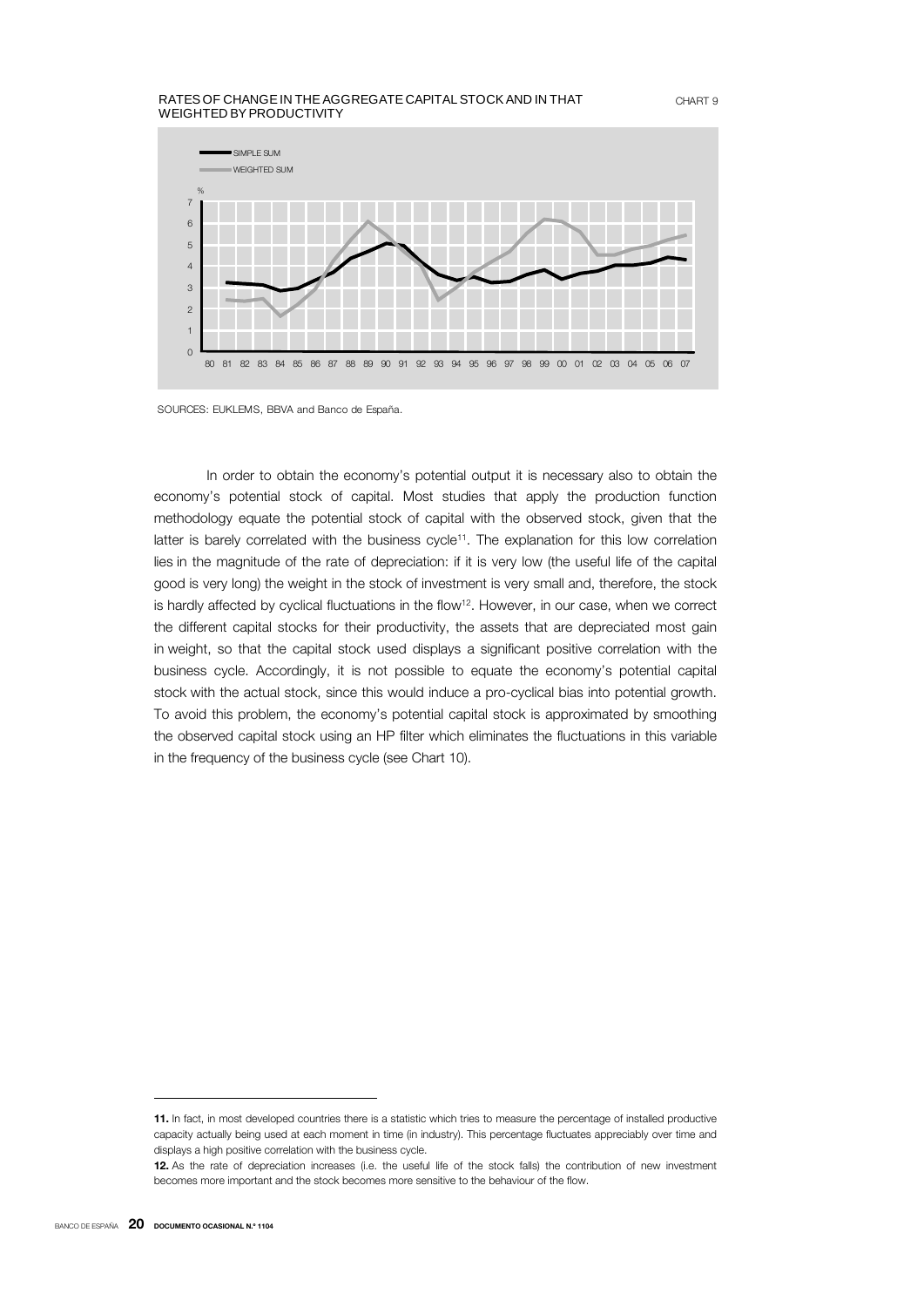#### CAPITAL STOCK: RATE OF CHANGE CHART 10



SOURCES: EUKLEMS and Banco de España.

Beyond the observed period, the capital stock is projected using the forecasts of the "Spanish Economic Projections Report" [Banco de España (2011)] for the different components of investment: private productive, public and residential. In addition, from 2013 we use the projections of this variable obtained with the Quarterly Macroeconometric Model of the Banco de España (MTBE, by its Spanish initials). This model uses the profit optimisation problem to obtain the long-run equilibrium conditions for the demand for capital, which depend on the ratio of the marginal productivity of capital being equal to the ratio of its nominal cost. For the projection period it is assumed that the real equilibrium interest rate will not return to the levels seen prior to the stage immediately before the crisis, when it was practically zero, but that it will stand at around 2%, close to its level between 1996 and 1999. This permanent increase in interest rates can be justified by the foreseeable increase in risk premiums associated with more risk averse behaviour on the part of investors following the economic crisis, although it may also be interpreted as an increase in the market price of credit associated with a reduction in competition in the financial sector and/or stricter regulation, also as a consequence of the crisis. As a result of these assumptions investment evolution is expected to be very similar to that observed in the recession of the early nineties (see Chart 11).





SOURCES: Instituto Nacional de Estadística and Banco de España.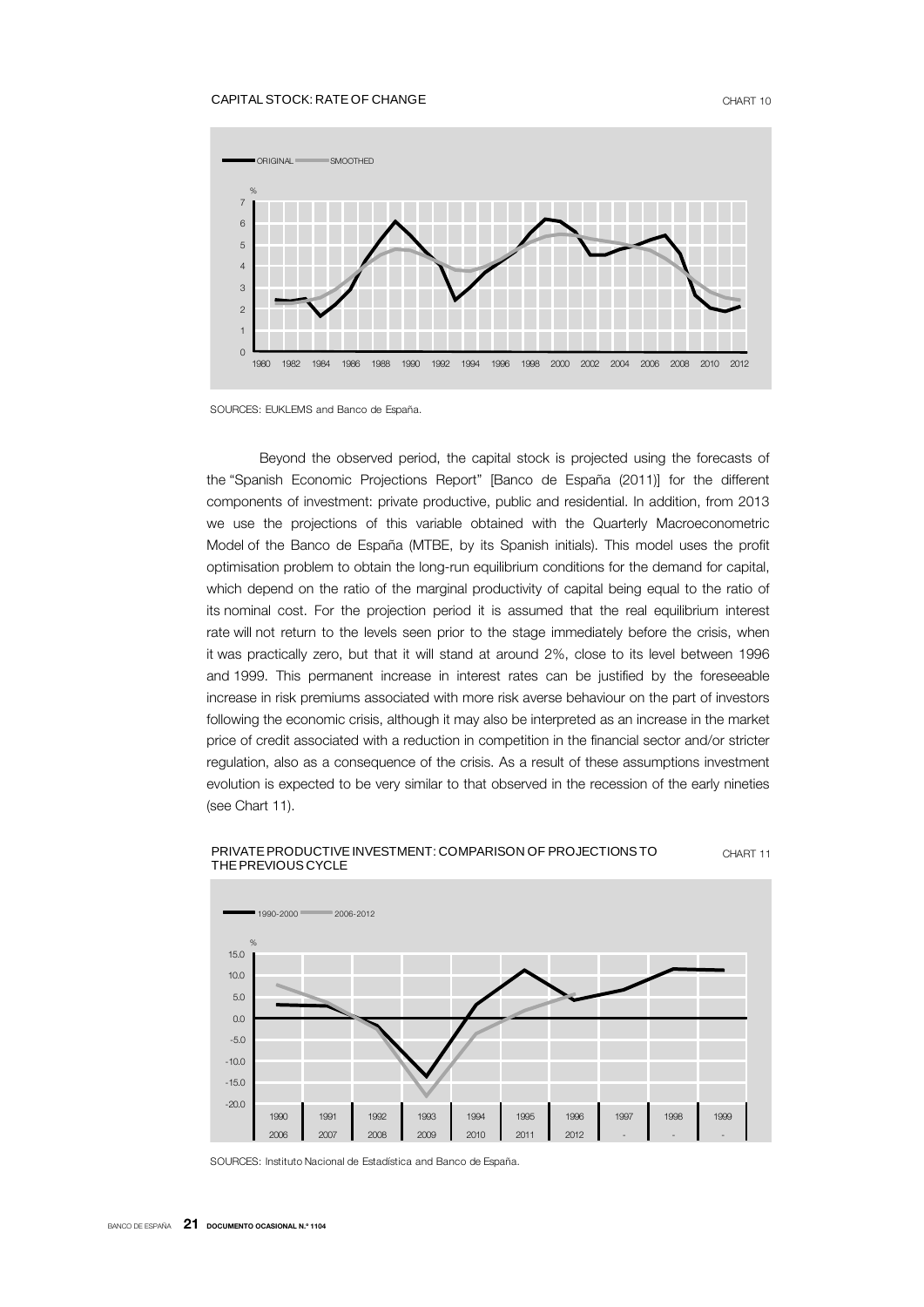## *2.5 Total factor productivity (TFP)*

Total factor productivity is defined as that part of output which cannot be justified by the existing factor endowment and by the factor combinations determined by current technology13. In consequence, the usual way of obtaining a series for TFP (A) in the observed period is as a residual of output (Y), employment (L) and the capital stock (K). Specifically, the change in TFP can be obtained from the following expression, all the variables of which are observable:

$$
\Delta a_t = \Delta y_t - s_t^L \Delta l_t - (1 - s_t^L) \Delta k_t \tag{11}
$$

There are two basic problems using this estimation of TFP to estimate potential output. First, given its residual nature it may display excessive fluctuations at the highest frequencies, since it includes all the errors in measuring output and the primary factors of production. Second, it may also display some correlation with the business cycle. Indeed, there is empirical evidence for many countries showing that TFP is positively correlated with the cycle. This may be due to a number of factors, although the most common explanations are that the capital stock is not always used with the same intensity<sup>14</sup> and labour does not always perform its tasks with the same degree of effort. In fact, there is evidence that at the start of recessions "labour hoarding" occurs, whereby firms prefer not to lay off workers although activity has fallen, since both firing and hiring have a cost.

In Spain, the empirical evidence does not show a positive correlation between TFP (estimated as a residual) and the cycle, mainly due to the particular features of the labour market which mean that the bulk of adjustment falls on temporary employment. However, it does display a high short-run variability, as can be seen in Chart 12. In addition, as already mentioned, the capital stock series is not corrected for the use made of such stock. However, as can be seen in Chart 13, capacity utilisation is strongly cyclical and has fallen significantly during the present crisis. As a result, the TFP estimated without correcting for this phenomenon displays a strong fall during 2008 and 2009. In order to eliminate this effect, at least partially, we chose to apply the HP filter to the TFP to obtain its potential value (see Chart 12).

**<sup>13.</sup>** TFP is therefore a measure of the degree of economists' ignorance of the productive process. However, its unobservable and residual nature has not stopped theoretical and empirical analysis to try to identify its determinants. In particular, this variable has been related to technological innovation and, therefore, to indicators like investment in R&D&I, patents approved, etc. It may also reflect the institutional environment in which firms operate, so that indicators of the degree of competition in product markets or the degree of labour market rigidity are also crucial. The quality of human capital used by firms is another explanatory factor that may lie behind the behaviour of this residual. Finally, the quality of physical capital is a determinant that has also been analysed in the literature and, specifically, the role played by infrastructure in facilitating production by private firms.

**<sup>14.</sup>** As mentioned in the previous section there is a variable that measures capacity utilisation in industry, which displays a very close positive correlation with the business cycle.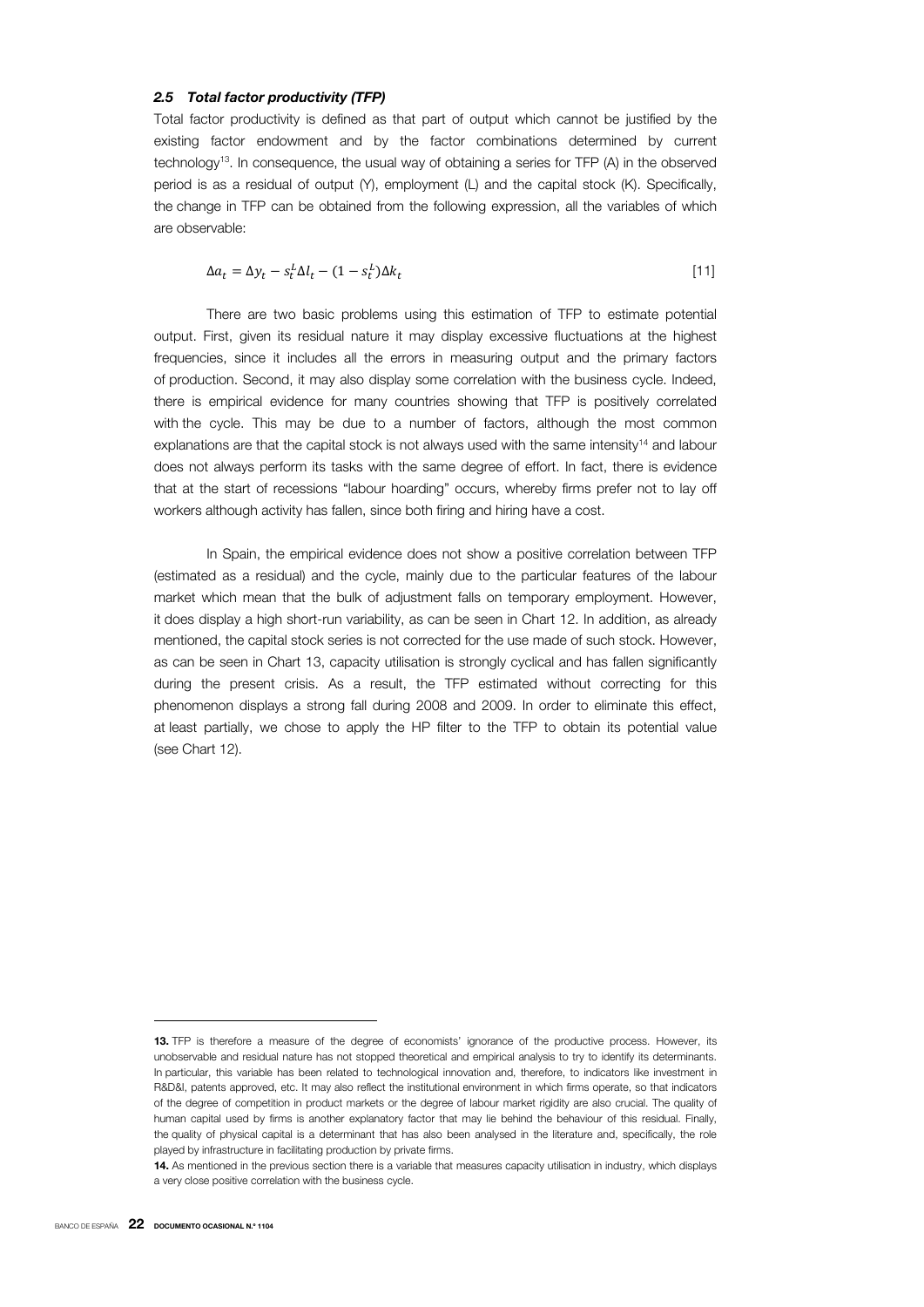# TFP EVOLUTION. RATE OF CHANGE CHART 12



SOURCES: INE and Banco de España.



With regard to the projection period, the characteristics that explain the developments in TFP in the Spanish economy in recent years need to be taken into account. Specifically, the upswing in the economy was characterised by a progressive rise in the importance of the construction sector, whose weight peaked at 17.9% in 2006<sup>15</sup>. Insofar as this sector has a significantly lower productivity level and growth rate than the other sectors and the process of sectoral recomposition initiated during the crisis is expected to continue over the next few years, the TFP projection requires that this variable be analysed at a disaggregated level by sector. Specifically, this disaggregated analysis (see Chart 14) shows that the aggregate dynamics of TFP<sup>16</sup> during the expansionary period are explained not only by the greater weight of the construction sector but also by the negative trend in this variable in the market services sector. In this latter case, however, there was a positive trend in TFP growth.

SOURCE: European Commission.

**<sup>15.</sup>** In current prices.

**<sup>16.</sup>** The weighted sum of TFP by sector does not coincide with the TFP used to calculate potential output since, on one hand cross products are not included and on the other, the HP filter is not applied to the series in the disaggregated analysis.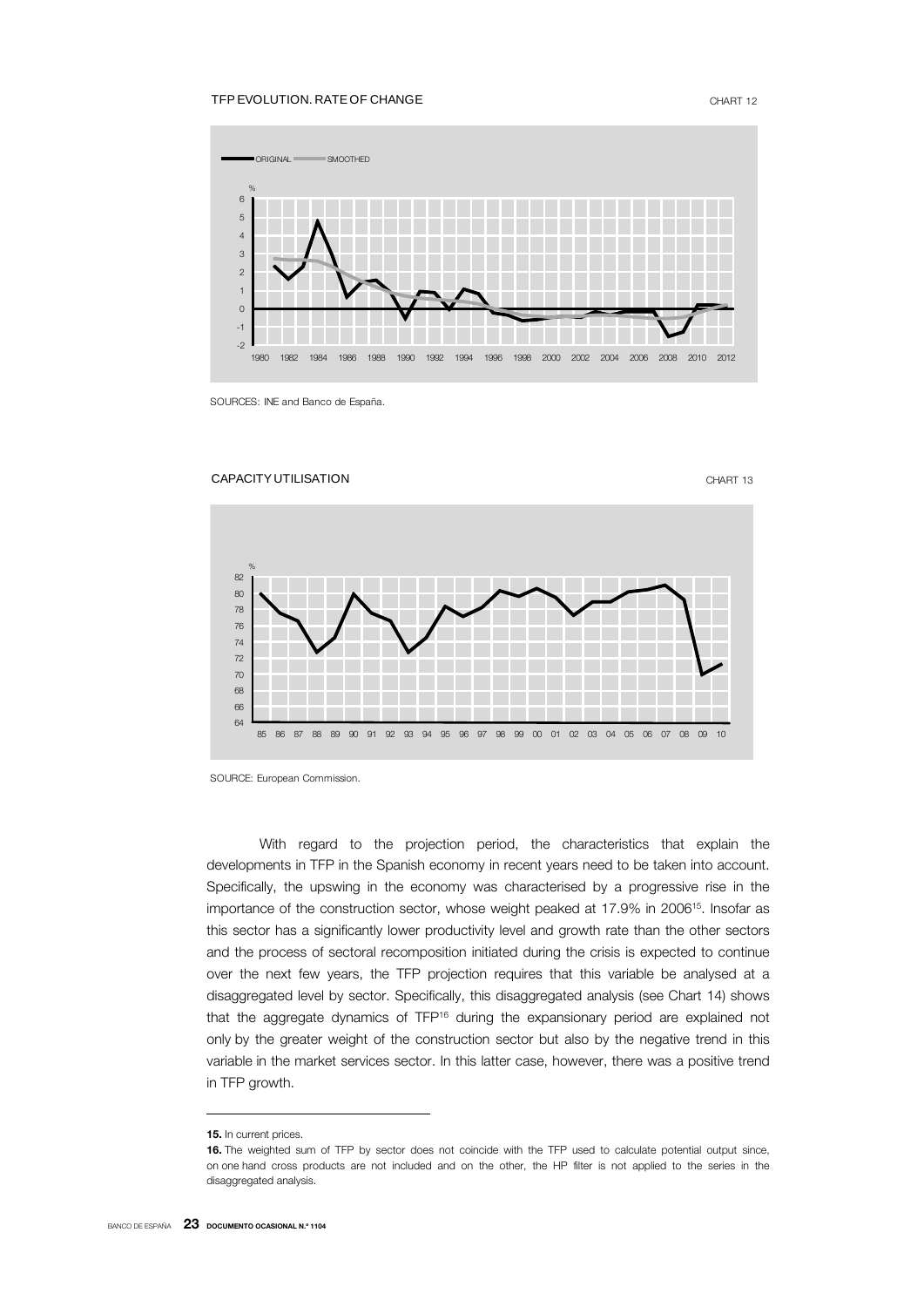#### TFP EVOLUTION BY SECTOR THE STATE OF A SECTOR CHART 14



SOURCES: INE and Banco de España.

To try to capture the effect on TFP of sector restructuring, in this paper the TFP forecasts are obtained from the projection of total factor productivity for each sector, for which purpose forecasts of the "Spanish Economic Projections Report" [Banco de España (2011)] until 2012 are used. These essentially assume stabilisation of the growth of this variable in 2010 in construction, agriculture and market services, as well as a certain slowdown towards historic averages in the case of industry. For the period 2013-2015, sectoral TFP growth is assumed to remain constant at its average level in the period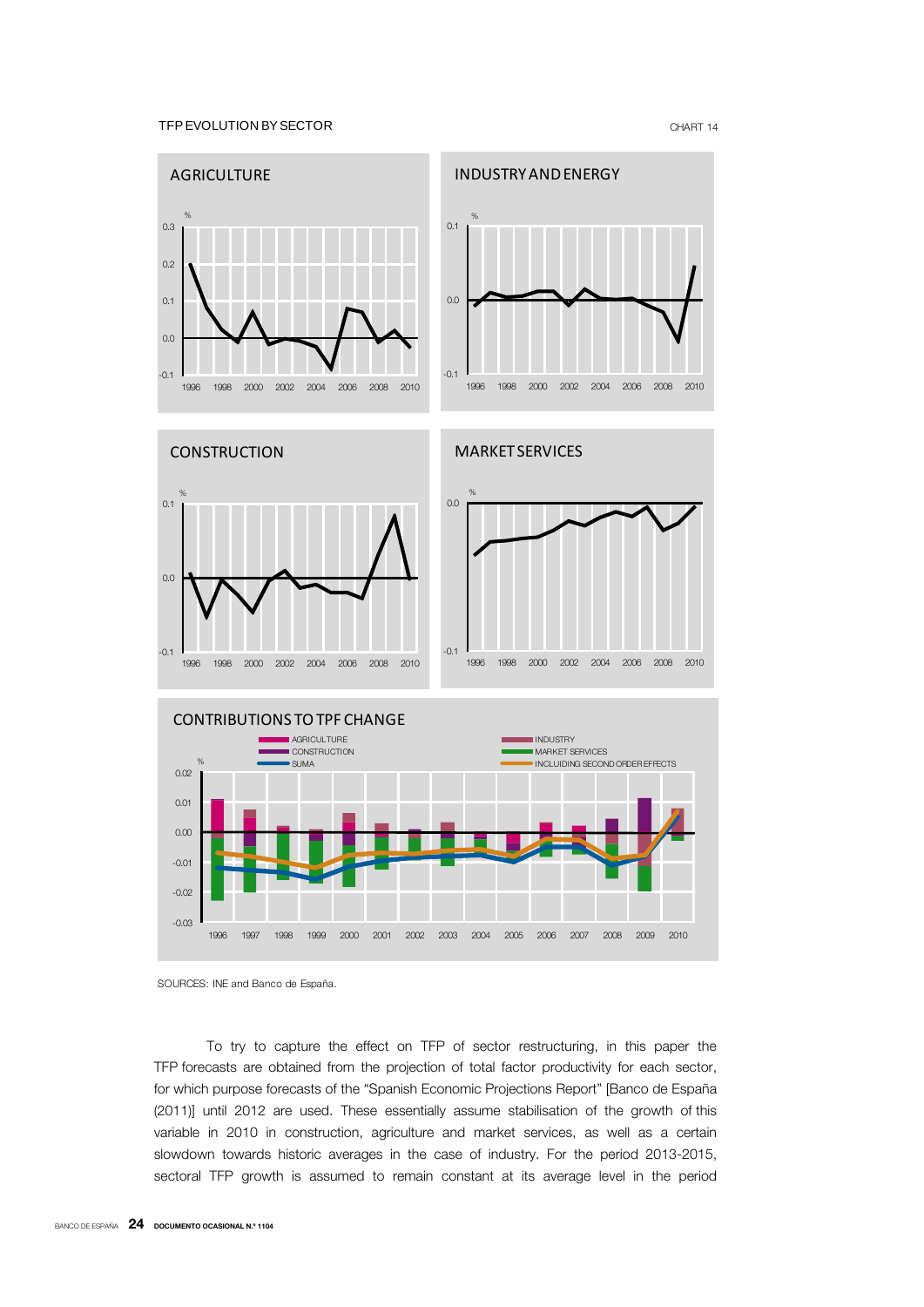2010-2012. Also, with regard to the weights used for each sector to calculate the agrregate TFP, it is assumed that the construction sector will continue to lose weight progressively, being offset by the increase in the weight of industry<sup>17</sup>.

The result is a recovery in TFP between 2010 and 2015, which is explained by, in addition to the lower weight of construction, the parallel increase in the weight of industry, which is the sector with the highest rates of productivity growth, and a smaller negative contribution from market services, even though negative TFP growth rates continue to be projected for this sector.

# *2.6 Potential output of the non-market sector*

As mentioned above, to obtain the potential output of the economy as a whole, we add to the previously obtained potential output of the market economy, the output of the public sector and indirect taxes net of subsidies. To avoid excessive fluctuations in this variable, the HP filter is used to obtain its trend value (see Chart 15). In the projection period, we assume a fall in the weight of the market economy and therefore a negative contribution by this variable to potential output, which is consistent with the need for fiscal consolidation following the strong growth in the government deficit during the economic crisis (see Chart 15).



PUBLIC SECTOR OUTPUT. RATE OF CHANGE THE CHART 15



SOURCES: INE and Banco de España.

**<sup>17.</sup>** The increasing importance of industry to compensate for minor construction is justified because some of the market services are related to housing investment.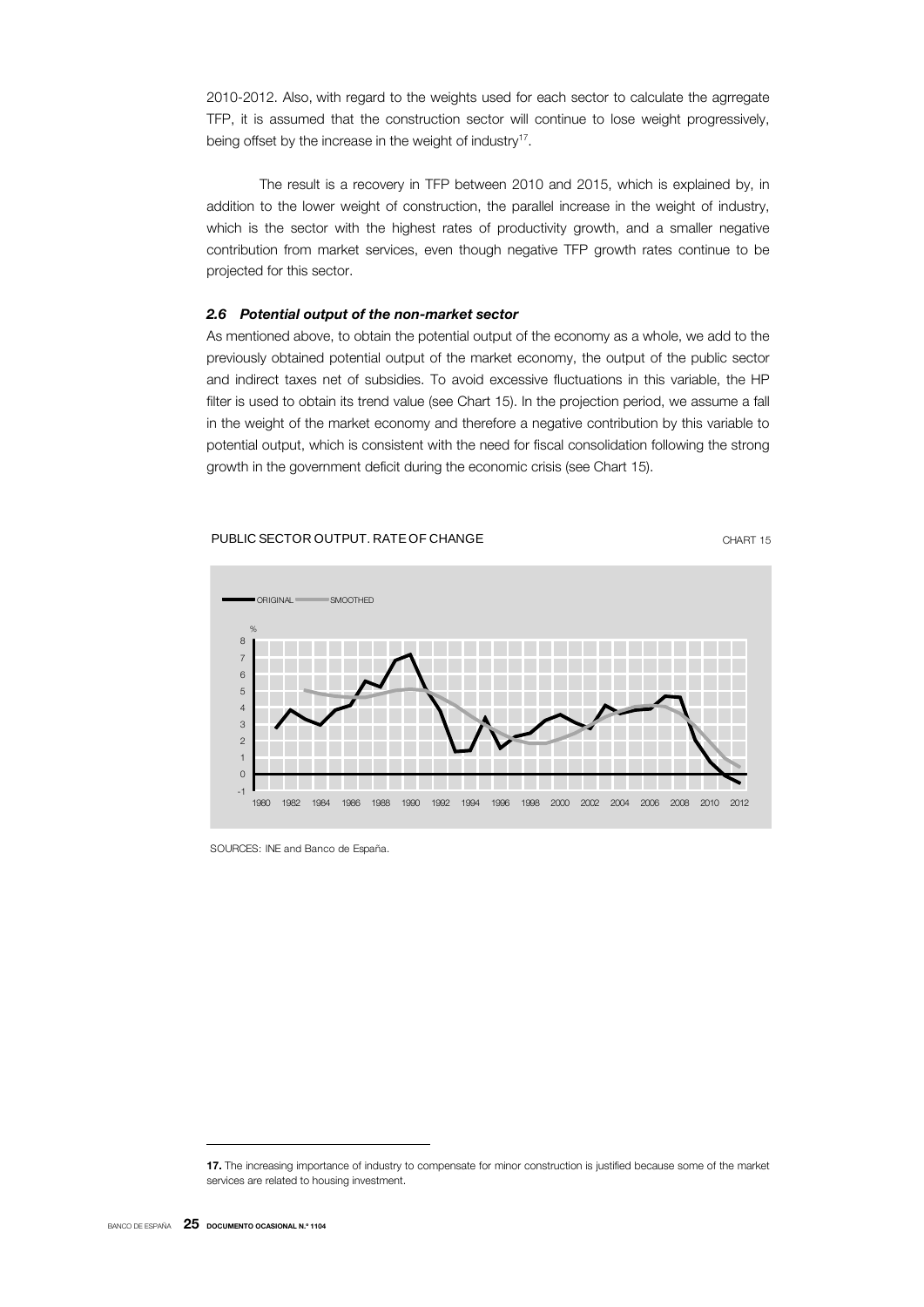The main results of the estimation of potential output, based on the methodology analysed in the previous sections, are presented below. Three periods are distinguished (see Chart 16): the expansionary phase immediately before the crisis, which spanned the period 2000-2007, the period between 2008 and 2012, covering the years of the economic crisis and immediately after, and the medium-term projection.



#### POTENTIAL OUTPUT AND OUTPUT GAP **CHART 16** CHART 16

SOURCES: Instituto Nacional de Estadística and Banco de España.

# *3.1 The expansionary period (2000-2007)*

The potential growth in GDP of the Spanish economy is estimated to have been around 3% during the period 2000-2007. This growth rate is basically explained by the highly buoyant behaviour of the factors of production, employment and capital. As seen in Table 1, potential employment grew at an annual average rate of 2.5% during the period 2005-2007, only slightly below the observed growth in total employment (2.8% in this period). The growth rate of the potential capital stock stood at 5.1%. Conversely, total factor productivity fell by 0.4%. This average growth was very stable throughout the period considered, although there was a slight slowdown over the period in both employment and capital.

Table 2 shows the contribution of potential employment and its components to the growth of potential output. The increase in potential employment was mainly based on the observed increase in the labour supply, since, even when the cyclical behaviour of this variable during the period is allowed for, the working age population grew by 1.5% per annum, as a result of the size of the flows of migrants received by the Spanish economy, which raised the percentage of foreigners in the population to about 12% in 2008. At the same time, the participation rate increased by 0.7 pp per annum, as a consequence of the positive impact of immigration (immigrants having a higher participation rate than Spanish nationals) and of the notable increase in the female participation rate, which rose by 10 pp between 2001 and 2008, to stand at 64.1%. Also, the sharp reduction in the observed rate of unemployment, which bottomed out in 2007 (8.3%), after standing at 10.7% in 2000, was passed through, albeit incompletely, to structural unemployment or NAIRU,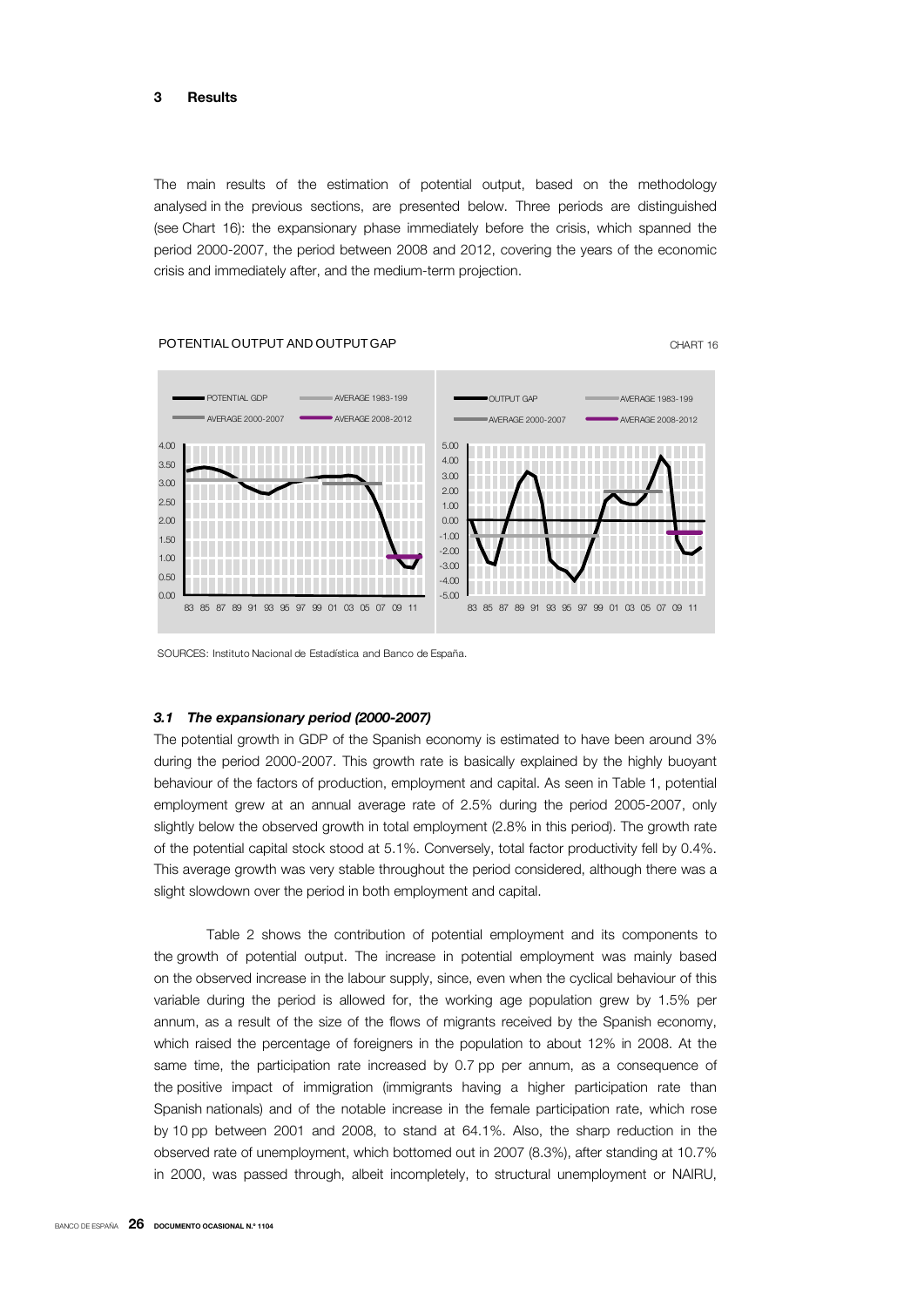which stood at 11% at the end of 2007. All the determinants of NAIRU mentioned in the previous section contributed to this reduction, in particular the rate of long-term unemployment, which fell to 2%, and female and foreigner participation in the labour force, which rose by 4.0 and 11.3 percentage points, respectively, during this period. Finally, the reduction in hours worked per person slightly moderated the increase in potential employment.

# **Table 1: annual rate of change of potential GDP and its components**

*Rates of change (unless otherwise indicated) in the potential variables*

|                                          | Average<br>2000-2007 | Average<br>2008-2012 | 2000   | 2001   | 2002   | 2003   | 2004   | 2005   | 2006   | 2007   |
|------------------------------------------|----------------------|----------------------|--------|--------|--------|--------|--------|--------|--------|--------|
| <b>NAIRU</b>                             |                      |                      |        |        |        |        |        |        |        |        |
| <b>POTENTIAL GROWTH</b>                  | 3.0                  | 1.0                  | 3.2    | 3.2    | 3.2    | 3.2    | 3.2    | 3.0    | 2.7    | 2.2    |
| WEIGHT OF THE NON-MARKET ECONOMY (a) 0.1 |                      | 0.2                  | $-0.2$ | $-0.1$ | 0.0    | 0.0    | 0.1    | 0.2    | 0.3    | 0.3    |
| <b>EMPLOYMENT</b>                        | 2.5                  | 0.8                  | 2.5    | 2.7    | 2.7    | 2.6    | 2.5    | 2.5    | 2.4    | 2.3    |
| <b>HOURS WORKED PER PERSON</b>           | $-0.7$               | 0.0                  | $-0.3$ | $-0.5$ | $-0.7$ | $-0.9$ | $-1.0$ | $-1.0$ | $-0.8$ | $-0.6$ |
| <b>PERSONS</b>                           | 3.0                  | 1.3                  | 2.6    | 2.8    | 2.9    | 2.9    | 3.0    | 3.1    | 3.3    | 3.3    |
| POPULATION AGED 15-64                    | 1.5                  | 0.4                  | 1.0    | 1.2    | 1.5    | 1.6    | 1.7    | 1.7    | 1.6    | 1.4    |
| <b>PARTICIPATION RATE (a)</b>            | 0.7                  | 0.4                  | 0.7    | 0.7    | 0.7    | 0.7    | 0.7    | 0.7    | 0.6    | 0.6    |
| NAIRU (a)                                | $-0.2$               | 0.9                  | $-0.4$ | $-0.3$ | $-0.3$ | $-0.4$ | $-0.3$ | $-0.2$ | 0.1    | 0.5    |
| <b>CAPITAL</b>                           | 5.1                  | 3.0                  | 5.5    | 5.4    | 5.3    | 5.1    | 5.0    | 4.9    | 4.7    | 4.4    |
| <b>TFP</b>                               | $-0.4$               | $-0.2$               | $-0.4$ | $-0.4$ | $-0.4$ | $-0.4$ | $-0.4$ | $-0.4$ | $-0.4$ | $-0.5$ |

(a) Level difference in percentage points.

# **Table 2: contributions to potential GDP by its components**

*Contributions to potential output*

| <b>Continuations to potential output</b>       |                      |                      |        |        |        |        |        |        |        |        |
|------------------------------------------------|----------------------|----------------------|--------|--------|--------|--------|--------|--------|--------|--------|
|                                                | Average<br>2000-2007 | Average<br>2008-2012 | 2000   | 2001   | 2002   | 2003   | 2004   | 2005   | 2006   | 2007   |
| <b>NAIRU</b>                                   |                      |                      |        |        |        |        |        |        |        |        |
| <b>POTENTIAL GROWTH</b>                        | 3.0                  | 1.0                  | 3.2    | 3.2    | 3.2    | 3.2    | 3.2    | 3.0    | 2.7    | 2.2    |
| <b>CONTRIBUTIONS TO POTENTIAL GROWTH</b>       |                      |                      |        |        |        |        |        |        |        |        |
| <b>WEIGHT OF THE NON-MARKET ECONOMY (a)0.1</b> |                      | 0.0                  | $-0.2$ | $-0.1$ | 0.0    | 0.0    | 0.1    | 0.2    | 0.2    | 0.3    |
| <b>EMPLOYMENT</b>                              | 1.2                  | $-0.2$               | 1.6    | 1.5    | 1.5    | 1.4    | 1.3    | 1.2    | 0.9    | 0.5    |
| <b>HOURS WORKED PER PERSON</b>                 | $-0.4$               | 0.0                  | $-0.2$ | $-0.3$ | $-0.4$ | $-0.5$ | $-0.6$ | $-0.6$ | $-0.5$ | $-0.3$ |
| <b>PERSONS</b>                                 | 1.6                  | $-0.2$               | 1.8    | 1.8    | 1.9    | 1.9    | 1.9    | 1.7    | 1.3    | 0.8    |
| <b>POPULATION AGED 15-64</b>                   | 0.8                  | 0.2                  | 0.6    | 0.7    | 0.9    | 1.0    | 1.0    | 1.0    | 0.9    | 0.8    |
| <b>PARTICIPATION RATE (a)</b>                  | 68.9                 | 72.5                 | 66.6   | 67.2   | 67.9   | 68.6   | 69.3   | 69.9   | 70.6   | 71.1   |
| NAIRU (a)                                      | 11.1                 | 14.0                 | 12.0   | 11.7   | 11.4   | 11.0   | 10.6   | 10.4   | 10.5   | 10.9   |
| <b>NAIRU GAP(b)</b>                            | $-1.1$               | 4.1                  | $-1.3$ | $-1.5$ | $-0.3$ | 0.1    | $-0.1$ | $-1.3$ | $-2.0$ | $-2.7$ |
| <b>CAPITAL</b>                                 | 2.1                  | 1.3                  | 2.2    | 2.2    | 2.2    | 2.1    | 2.1    | 2.1    | 2.0    | 1.9    |
| <b>TFP</b>                                     | $-0.4$               | $-0.2$               | $-0.4$ | $-0.4$ | $-0.4$ | $-0.4$ | $-0.4$ | $-0.4$ | $-0.4$ | $-0.5$ |

(a) Series in levels.

(b) Percentage difference between the actual and the potential rate of unemployment.

With regard to the contribution by the capital stock, it should be noted that one of the features of the Spanish economy during the expansionary period was the high growth in investment, in particular in the construction and housing sectors, but also in market services and in industry and energy. There are various arguments to explain this investment boom, including the decline in interest rates and the sharp increase in labour supply, which reduced the capital/labour ratio and led to an increase in capital productivity. In fact the rate of investment, which stood at around 22% in the mid-1990s, reached nearly 30% in 2006 and 2007 (see Chart 17).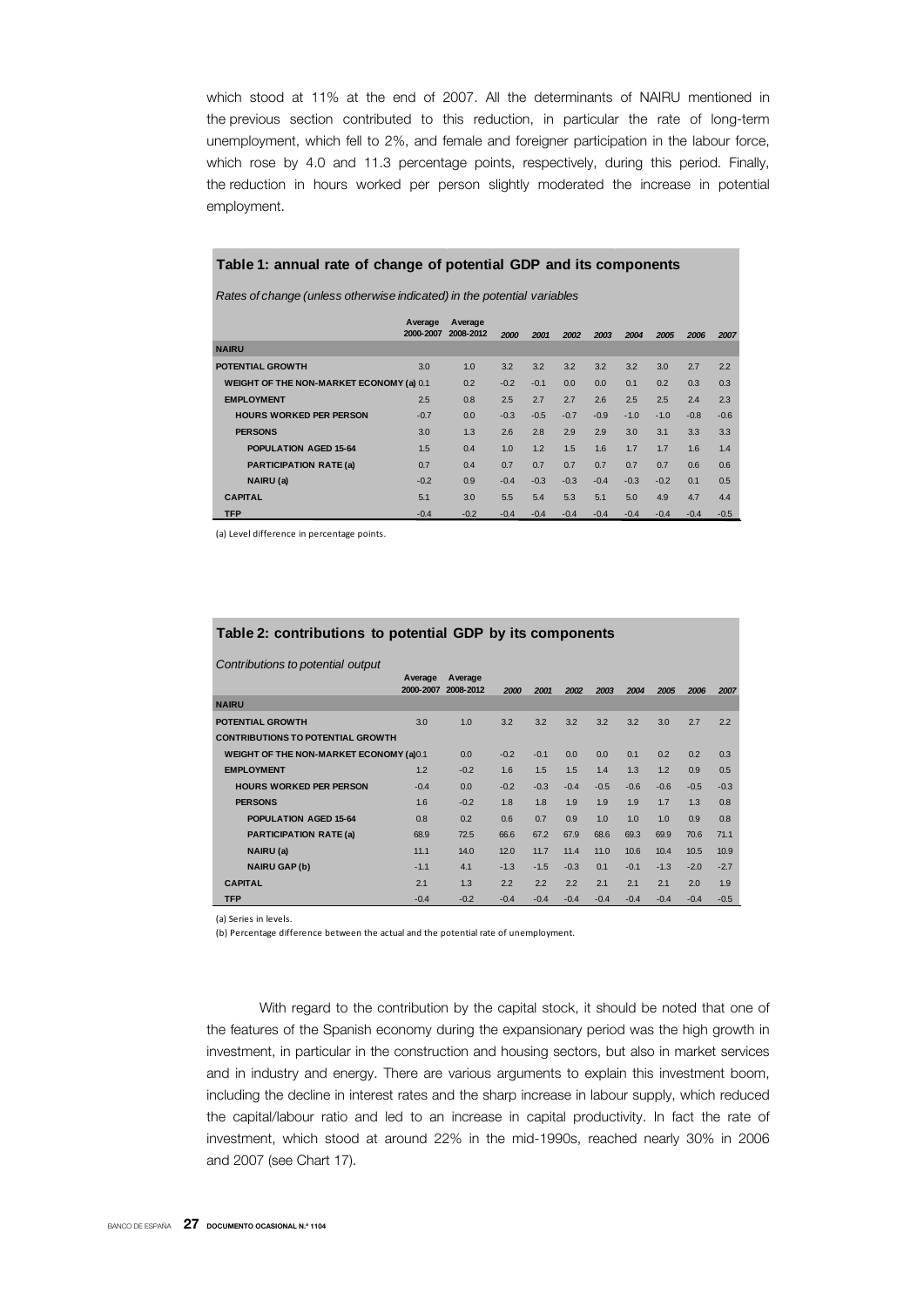As a result of this investment effort, and having corrected for the relative user cost of the different types of capital stock considered, there was an increase in this period in the contribution of capital to potential growth. As seen in Chart 18, the largest contribution to the capital stock was made by the market services sector (which explains almost half of the total increase in capital), followed by non-market services, housing, industry and energy and finally construction and agriculture. In all, capital contributed somewhat more than two percentage points to the growth in the potential output of the Spanish economy in the period 2000-2007.



SOURCE: Instituto Nacional de Estadística.

#### SECTORAL BREAKDOWN OF THE GROWTH IN THE CAPITAL STOCK CHART 18



SOURCE: EUKLEMS.

With regard to TFP, one of the most striking features of the evolution of the Spanish economy prior to the crisis was that the high growth in the factors of production, and thus in their contributions to potential output, was accompanied by a slowdown in total factor productivity. TFP even recorded negative growth rates from 2000, thereby contributing to reducing potential output growth (its average contribution was −0.4 pp).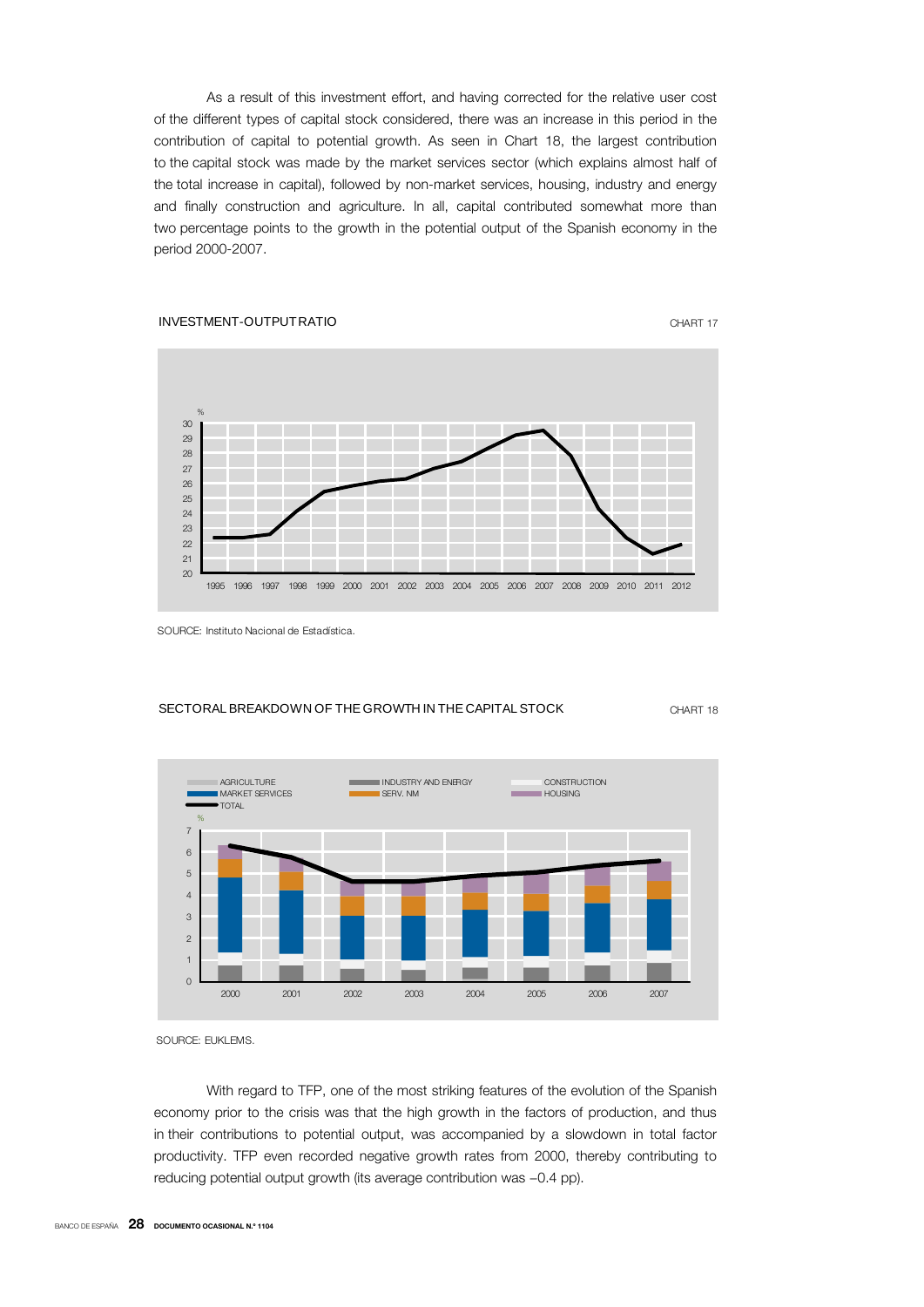The sectoral composition of growth during the expansionary phase explains only part of the unfavourable behaviour of TFP. In particular, the gain in weight of the construction sector, which displays negative TFP growth rates throughout the period, along with the fact that falls in total factor productivity were also seen in market services, would explain virtually the entire slowdown in TFP.

# *3.2 The period from 2008 to 2012*

As mentioned in the introduction, the economic crisis has had a negative effect on the level of potential output through various channels such as, for example, the fall in investment and the increase in the rate of structural unemployment. This impact on the level of potential output is reflected in our estimates in the form of slower growth of this variable during the crisis and immediately thereafter, since some of these effects occur with a certain lag. In particular, as seen in Table 3, the potential output of the Spanish economy appears to have decelerated significantly, from rates of close to 3% between 2000 and 2007 to rates of around 1% in the period 2008-2012.

|                                             | Average   | Average   |        |        |        |      |        |
|---------------------------------------------|-----------|-----------|--------|--------|--------|------|--------|
|                                             | 2000-2007 | 2008-2012 | 2008   | 2009   | 2010   | 2011 | 2012   |
| <b>NAIRU</b>                                |           |           |        |        |        |      |        |
| <b>POTENTIAL GROWTH</b>                     | 3.0       | 1.0       | 1.6    | 1.0    | 0.8    | 0.8  | 1.1    |
| <b>WEIGHT OF THE NON-MARKET ECONOMY (a)</b> | 0.1       | 0.2       | 0.4    | 0.4    | 0.2    | 0.0  | $-0.1$ |
| <b>EMPLOYMENT</b>                           | 2.5       | 0.8       | 2.0    | 1.5    | 0.9    | 0.1  | $-0.5$ |
| <b>HOURS WORKED PER PERSON</b>              | $-0.7$    | 0.0       | $-0.2$ | 0.0    | 0.1    | 0.0  | $-0.1$ |
| <b>PERSONS</b>                              | 3.0       | 1.3       | 3.0    | 2.4    | 1.4    | 0.4  | $-0.6$ |
| <b>POPULATION AGED 15-64</b>                | 1.5       | 0.4       | 1.0    | 0.6    | 0.3    | 0.0  | $-0.1$ |
| <b>PARTICIPATION RATE (a)</b>               | 0.7       | 0.4       | 0.5    | 0.5    | 0.5    | 0.3  | 0.4    |
| NAIRU (a)                                   | $-0.2$    | 0.9       | 0.9    | 1.2    | 1.2    | 0.9  | 0.5    |
| <b>CAPITAL</b>                              | 5.1       | 3.0       | 3.9    | 3.3    | 2.8    | 2.5  | 2.4    |
| <b>TFP</b>                                  | $-0.4$    | $-0.2$    | $-0.5$ | $-0.4$ | $-0.2$ | 0.0  | 0.3    |

# **Table 3: annual rate of change of potential GDP and its components**

(a) Level difference in percentage points.

Especially striking is the negative contribution of potential employment (see Table 4), following the sharp increases in the expansionary period. First, the impact of the economic crisis on the supply of labour has been notable, primarily as a consequence of the slowdown in migratory flows which, according to INE estimates slowed sharply from mid-2008, to reach negative rates in 2011 Q1. This sensitivity to the economic situation has been seen both in the case of inflows, which fell from around 80,000-100,000 persons per month at the beginning of 2007 to around 40,000 in 2009 and 2010 (37.000 people per month in 2011 Q1), and in the case of outflows, which rose to levels of 35,000 per month in 2009 and 2010 and 45,000 people per month in 2011 Q1, from levels of around 20,000 previously<sup>18</sup>. Indeed, net migratory flows were negative in the first quarter of 2011. As a result, and having allowed for the cyclical component of this slowdown, the contribution to potential output made by the working age population is estimated to have fallen from 0.8% in the previous period to 0.2% in this period.

**<sup>18.</sup>** In general, the elasticity of migratory flows to changes in GDP would be in line with the estimate in Lacuesta and Puente (2009) in the case of inflows and may be somewhat higher in that of outflows.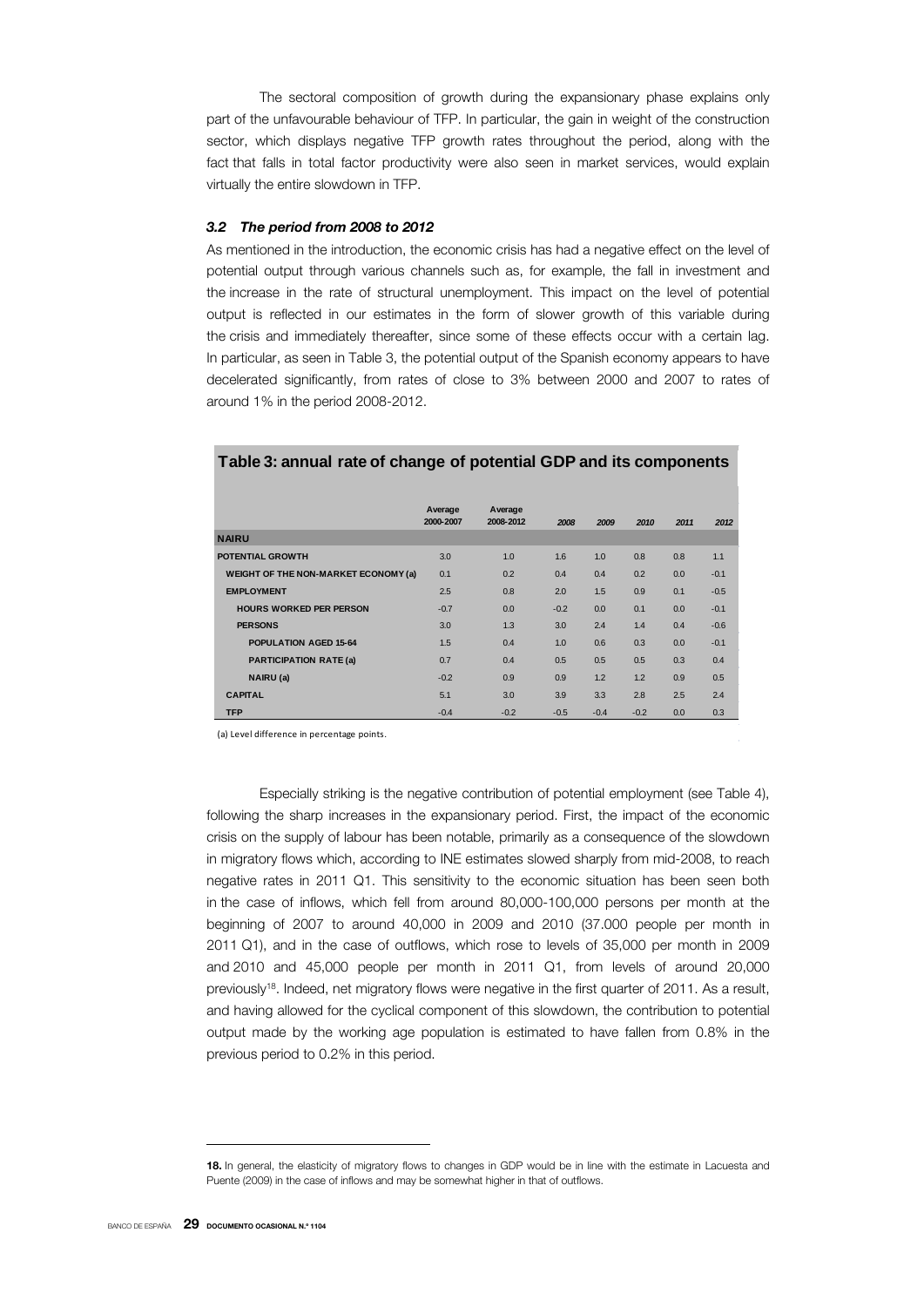# **Table 4: contributions to potential GDP by its components**

*Contributions to potential output*

|                                         | Average<br>2000-2007 | Average<br>2008-2012 | 2008   | 2009   | 2010   | 2011   | 2012   |
|-----------------------------------------|----------------------|----------------------|--------|--------|--------|--------|--------|
| <b>NAIRU</b>                            |                      |                      |        |        |        |        |        |
| <b>POTENTIAL GROWTH</b>                 | 3.0                  | 1.0                  | 1.6    | 1.0    | 0.8    | 0.8    | 1.1    |
| <b>CONTRIBUTIONSTO POTENTIAL GROWTH</b> |                      |                      |        |        |        |        |        |
| WEIGHT OF THE NON-MARKET ECONOMY (a)    | 0.1                  | 0.2                  | 0.3    | 0.3    | 0.2    | 0.0    | $-0.1$ |
| <b>EMPLOYMENT</b>                       | 1.2                  | $-0.2$               | 0.1    | $-0.3$ | $-0.4$ | $-0.4$ | $-0.1$ |
| <b>HOURS WORKED PER PERSON</b>          | $-0.4$               | 0.0                  | $-0.1$ | 0.0    | 0.1    | 0.0    | 0.0    |
| <b>PERSONS</b>                          | 1.6                  | $-0.2$               | 0.2    | $-0.3$ | $-0.5$ | $-0.4$ | $-0.4$ |
| POPUL ATION AGED 15-64                  | 0.8                  | 0.2                  | 0.6    | 0.4    | 0.2    | 0.0    | 0.0    |
| <b>PARTICIPATION RATE(a)</b>            | 68.9                 | 72.5                 | 71.6   | 72.1   | 72.6   | 72.9   | 72.9   |
| NAIRU(a)                                | 11.1                 | 14.0                 | 11.8   | 13.0   | 14.2   | 15.1   | 15.1   |
| <b>NAIRU GAP (b)</b>                    | $-1.1$               | 4.1                  | $-0.5$ | 5.0    | 5.9    | 5.6    | 5.6    |
| <b>CAPITAL</b>                          | 2.1                  | 1.3                  | 1.7    | 1.5    | 1.3    | 1.1    | 1.1    |
| <b>TFP</b>                              | $-0.4$               | $-0.2$               | $-0.5$ | $-0.4$ | $-0.2$ | 0.0    | 0.0    |

(a) Seriesin levels.

(b) Percentage difference between the actual and the potentialrate of unemployment.

With regard to the labour market participation, a slowdown in the increase in the participation rate began to be observed from mid-2009, and the rate even began to fall in the case of Spanish men. Among Spanish women, there have been declines in the participation rates of the youngest women, who may, like men, be extending their training given the poorer prospects in the labour market<sup>19</sup>. At intermediate and higher ages, however, Spanish women continue to record large increases in their participation rates, which may be related to a still significant cohort effect. In general, the negative response of this variable to the increase in unemployment is proving to be smaller now than in previous recessions [see Montero (2011)]<sup>20</sup>. In any case, in terms of potential participation, the deterioration in labour market conditions is estimated to have slowed down the rise in the participation rate during these years, leading, depending on the estimated NAIRU, to year-on-year rises of 0.3 pp to 0.5 pp per annum in the period 2008-2012, which although positive are lower than those seen between 2001 and 2007.

With regard to NAIRU, its estimation reaches levels of around 15% in 2012, four percentage points up from 2007, which is a significant increase, but well below the observed and projected increase of almost 12 percentage points in the unemployment rate during the same period. According to this estimate, around 1/3 of the rise in unemployment was passed through to structural unemployment. As for its determinants, the rate of long-term unemployment rose significantly, although it is still below the levels seen in the recession in the early  $1990s<sup>21</sup>$ . In any event, the incidence of long-term unemployment more than doubled to 46.6% of total unemployment in 2011 Q1. Likewise, although at the start of the crisis the increase in unemployment seemed to be primarily related to a very considerable increase in flows out of employment, subsequently there has also been a significant fall in flows out of unemployment (see Chart 19).

**<sup>19.</sup>** It is interesting to note that, according to LFS micro data, the probability of an economically inactive young person commencing studies stood at 17.8% in 2010 Q3, up more than 3 pp from the same quarter a year earlier, and remained at elevated levels afterwards.

**<sup>20.</sup>** In fact, the estimated coefficient of response of the participation rate to unemployment described in Section 2 is half the one when the data on which it is based doesn't include the latest period.

**<sup>21.</sup>** The average rate of long-term unemployment in the period 1991-94 was 10.5%, whereas in 2011 Q1 it stood at 10%.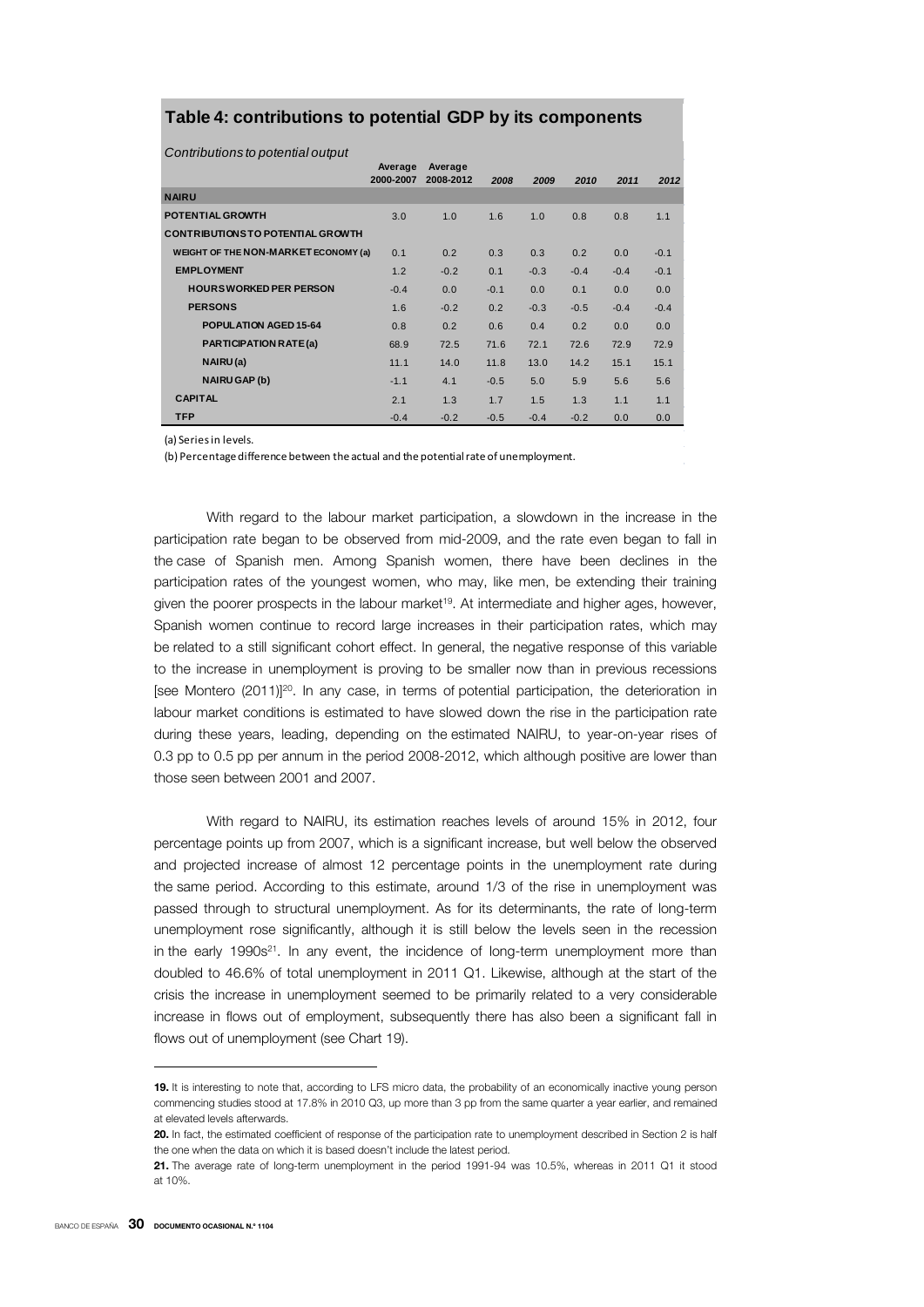

SOURCE: Instituto Nacional de Estadística and Banco de España.

As a result, as seen in Chart 20, the unemployment gap would reach higher levels in this crisis than in the recession in the early 1990s. Overall, therefore, the contribution of employment to growth in potential output falls from positive levels of around 1.5 percentage points to negative levels of around 0.2 percentage points over the period 2008-2012.



SOURCE: Banco de España.

The economic crisis has also had a very negative effect on investment. Indeed, the fact that the nature of the economic crisis is, at least in part, financial and that, in the short term, investment is the most sensitive macroeconomic aggregate to financial conditions means that the effect of the crisis on this variable in the short term is very significant. In addition, in the case of Spain, this period was preceded by excessive residential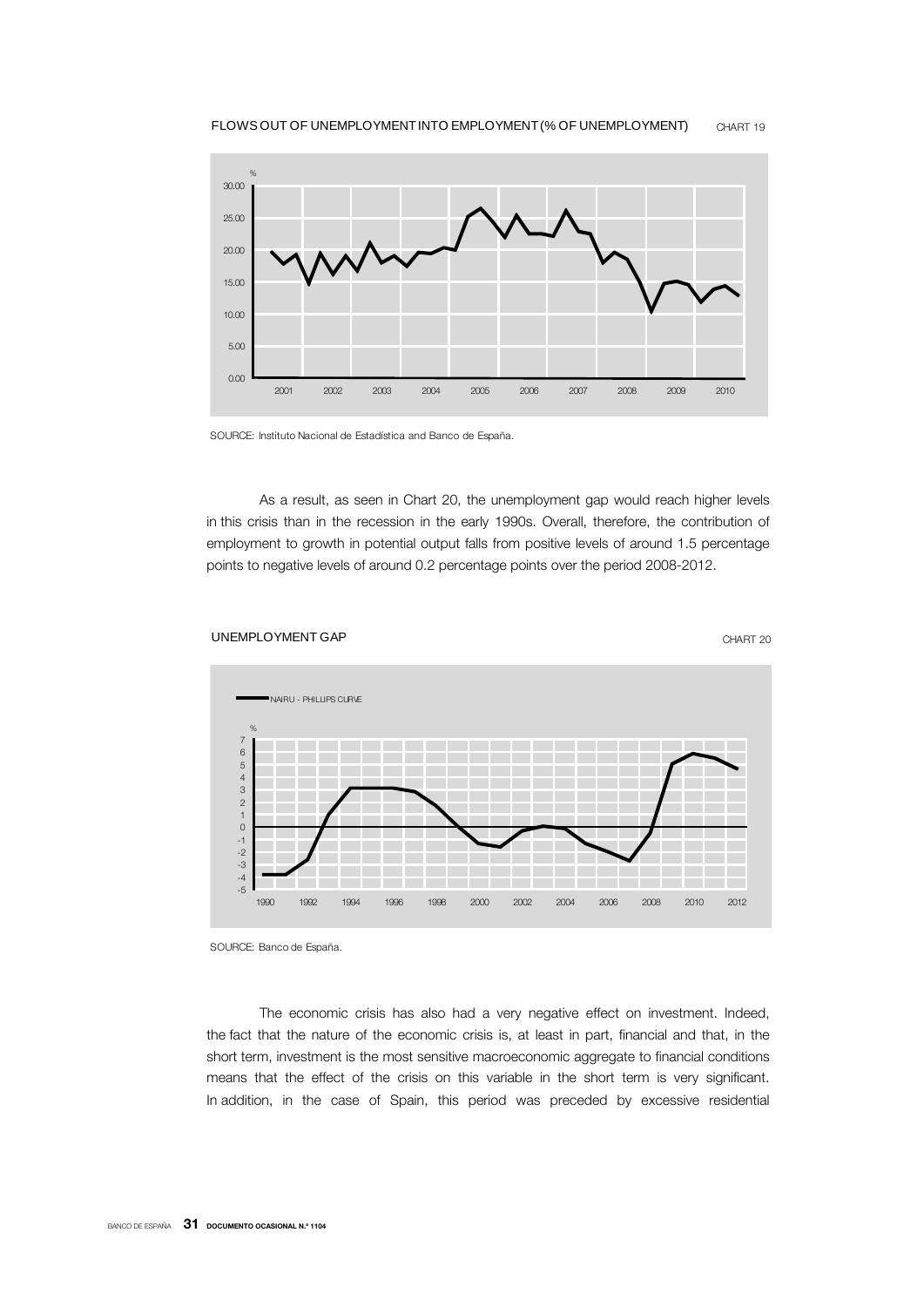investment<sup>22</sup>. Indeed, the impact is proving particularly large in the case of housing investment which, given the relative costs of capital, limits the impact on the capital stock. In any event, the contribution of the capital stock to potential growth is estimated to fall by somewhat more than half a percentage point in the period 2008-2012 from the contribution estimated for the previous period.

That said, the impact of the crisis on the capital stock could be even larger than estimated, since the destruction of the productive capital stock resulting from the disappearance of firms, which has been especially severe during the crisis, has not been taken into account. According to some estimates [see, for example, Banco de España (2010)], the closure of firms generated an increase in the destruction of installed capacity in 2008 and 2009, with respect to 2007, of between 0.7 and 2.0 pp per annum, which would be equivalent in both cases to a temporary increase of similar magnitude in the rate of depreciation of aggregate capital.

Finally, with regard to TFP, the sectoral restructuring that is taking place and that is expected to continue in coming years, will have had a positive effect on this variable, whose contribution may be progressively less negative and even become zero in 2011 and 2012. As indicated in the previous section, the fall in TFP during the expansionary phase occurred partly as a consequence of the increase in the weight of the construction sector. Accordingly, as the weight of this activity returns to a lower level one would expect productivity to display an improvement. It should be borne in mind that the projection for 2011 and 2012 assumes a stabilization of the TFP in the service sector in its recent levels, which has also been higher between 2008 and 2010 than in the previous expansion period. In any event, the observed increase in hours worked per worker during the crisis would have limited the recovery of this variable.

Finally, with regard to the contribution of the non-market sector, in 2008 and 2009 the expansionary fiscal policy measures applied will have involved a significant increase in this contribution, which will be reversed in subsequent years as a consequence of the application of the fiscal adjustment plans necessary to return public finances to a sound footing.

The crisis had a strong negative impact on the Spanish economy, which in the case of the estimates of potential output extends this impact to the years immediately after the crisis given that some of the negative effects only appear after a certain time lag. Overall, the potential output growth of the Spanish economy is estimated to have been close to 3% in 2000-2007 and around 1% between 2008 and 2012. Given these potential output growth estimates and the GDP growth projections included in Banco de España (2011), the output gap can be estimated. In particular, it is estimated that the output gap declined significantly since 2007 to reach progressively higher negative levels in 2009 and 2010 (see Chart 16). In 2011 the output gap would remain around 2%, while it would start closing in 2012, given that the projected real GDP growth is higher than the estimated potential output growth for that year.

It is difficult to quantify precisely what has been the cost in terms of potential output loss because an estimate of this kind would require knowing what would have been

<sup>22.</sup> Although national accounting rules mean that the expenditure necessary to construct such housing should not form part of gross fixed capital formation, but be included in changes in inventories, the absence of reliable information prevents this, so that when gross fixed capital formation is accumulated, the capital stock taken as the starting point for the projection exercise is overvalued.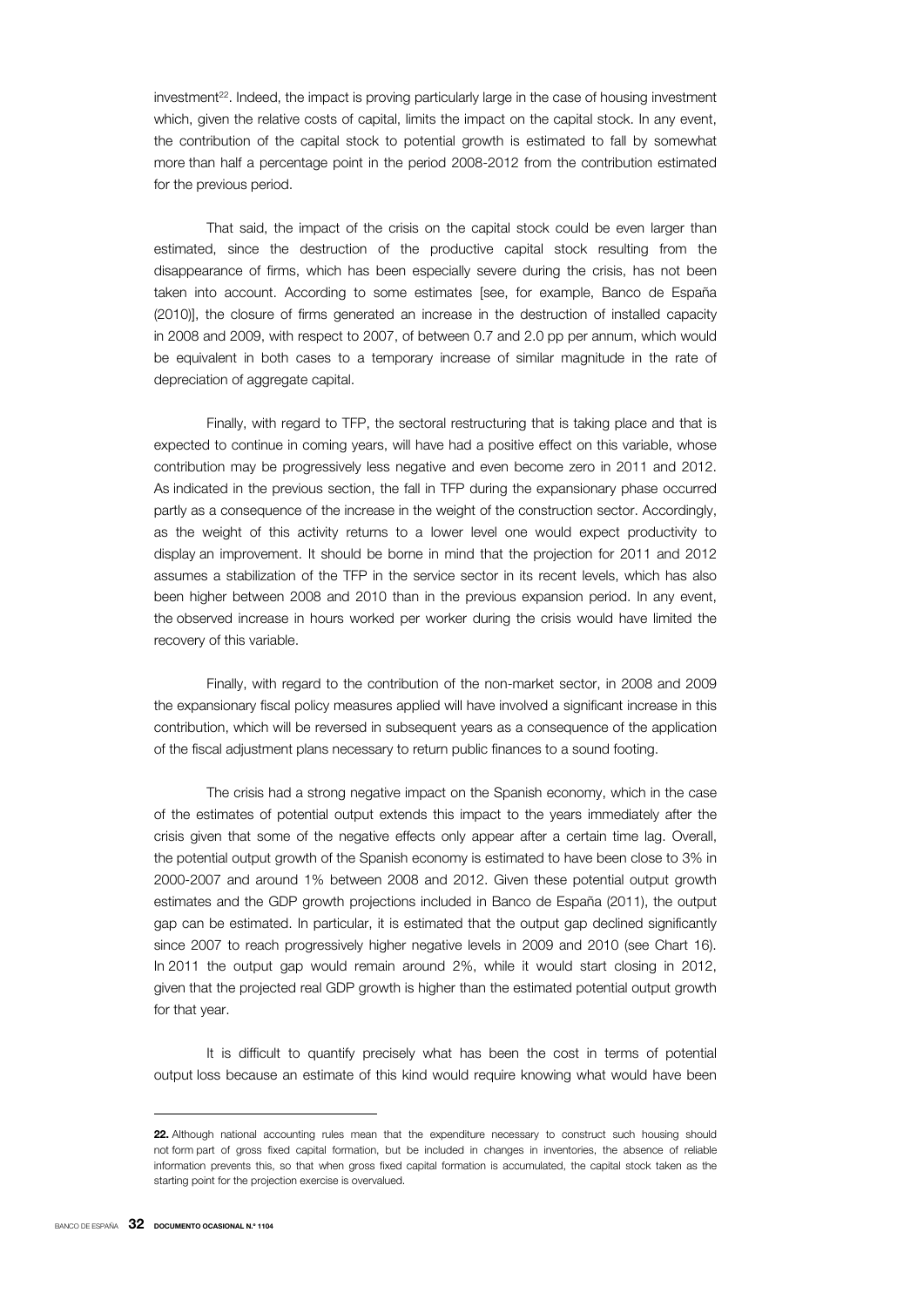the evolution in the case of non-negative shocks have occurred that have led to this recession. To illustrate, Chart 21 shows the comparison of the potential output estimated in this paper (which we call, observed) with the one assuming that the potential growth had continued to grow at the same rate as before the crisis. The result of this comparison shows a loss of potential output of around 4%.



EFFECT OF THE CRISIS ON POTENTIAL OUTPUT THE CHART 21 CHART 21

SOURCE: Banco de España.

## *3.3 The medium term*

As mentioned in the introduction, consideration of a medium-term horizon in estimating the potential growth of the economy is especially important in the current situation because the impact of the crisis on the level of potential output is reflected in our estimates in a lower growth for this variable during the years of crisis and in the immediate aftermath, to the extent that some of these effects occur at a certain time lag. Therefore, the estimates presented in the previous section for 2008-2012 cannot be taken as a projection of the growth rate of potential output of the economy in the medium and long term. For the latter, it is necessary an estimate for the projection period in the long run, when the effects of the economic crisis on the level of potential output have dissipated.

However, this estimate of the medium term requires taking a number of assumptions about the behavior of the economy, which is especially difficult since there are no available macroeconomic projections so distant in time. The results are therefore subject to these assumptions, which in our case have been detailed along the second section of this paper and summarized below:

— First, it should be noted that the potential impact of certain structural reforms is not incorporated, which in case of being implemented, could significantly improve the growth potential of the economy.

— We use the population projections through 2015 of INE, which implies a decline of working age population in the coming years, which will become one of the major drivers of growth of the Spanish economy, as in other developed economies.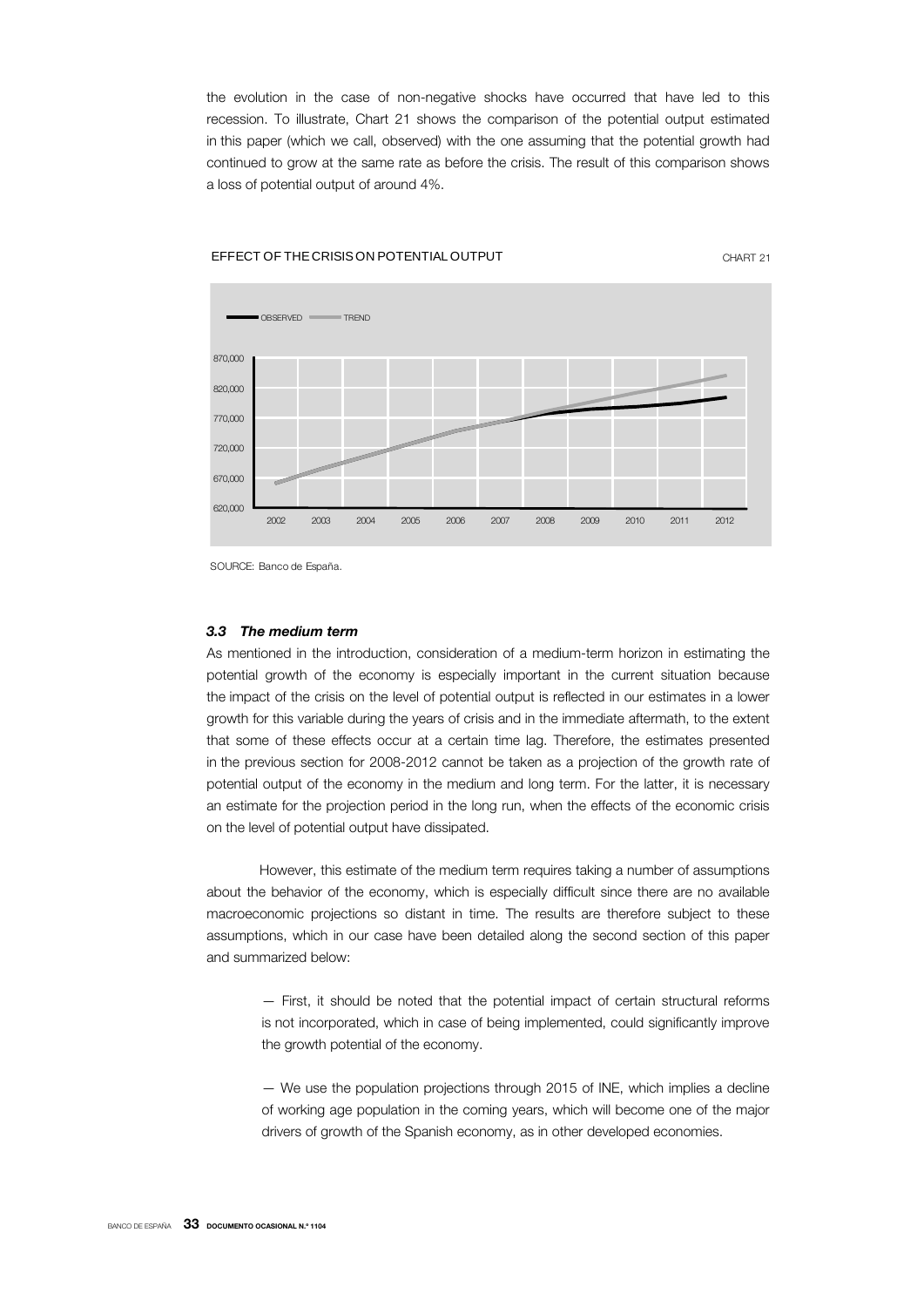— The potential participation rate is projected including the estimated cohort effect for women as well as those derived from a more educated population, which are of a smaller magnitude compared to those seen in the last decade.

—The projected evolution of the unemployment rate up to 2015 is similar to the one observed at the end of the 1993 recession, resulting in a NAIRU that, after reaching its peak in 2011 and 2012, would be reduced later.

— It is assumed that real interest rates will not return to the low levels observed prior to the stage immediately preceding the crisis, but to be at a higher level, similar to those observed between 1996 and 1999. Under this assumption and using the quarterly model of the Bank of Spain (MTBE) investment is projected to follow a similar evolution to that in the years following the recession of the 90s.

— With regard to TFP growth, it is assumed that the growth rate of this variable, at the sectoral level, is held constant at the average growth rate of the 2010-2012 period, while it is also assumed that the construction will continue to lose weight gradually, and be offset by an increase in the industry sector.

—The evolution of the non-market economy will be conditioned by fiscal consolidation, which requires reaching a deficit of 3% in 2013 and then a gradual move towards a balanced budget.

As a result, in the medium term our estimates show a certain recovery in the growth rate of the Spanish economy's potential output, when the effects of the economic crisis on the level of this variable have dissipated. Medium-term growth is estimated to stand at around 2% in 2015, that is to say one percentage point lower than the rate in the expansionary period prior to the crisis. Specifically, the estimated contribution of each of the productive factors (labour and capital) in 2015 is almost 1.6 percentage points lower than their estimated contributions between 2000 and 2007, which is partly offset by a greater contribution from TFP (see Chart 13).

These estimates are in line with those recently published by the Ministry of Economy and Finance in the *Informe sobre posición cíclica de la economía española* published on 6 April 2011, which provides estimates of potential output through 201423. In the same vein, the OECD (2009) estimates the potential growth rate of the Spanish economy at around 2.1% for the period 2011-2017, while those of the IMF (2011) are close to 1.7% for the year 2016.

As to potential employment, different factors lie behind our results. First, the latest population projections prepared by INE anticipate a further slowdown in migratory flows, which would lead to a fall in the working age population in the next years. This is one of the most important factors behind our potential output growth projections. Thus, the contribution of population to potential output growth falls to −0.1% in the period 2013-2015, almost one percentage point down from the estimate for 2000-2007. Indeed, as can be seen in chart 22, in per capita terms potential growth is estimated to be similar to the one observed in the expansionary period previous to the crisis.

**<sup>23.</sup>** In particular, according to the estimates of the Ministry of Finance potential output growth will reach 1.7% in 2014 (see http://www.meh.es/Documentacion/Publico/GabineteMinistro/Varios/InformePosicionCiclica2011.pdf).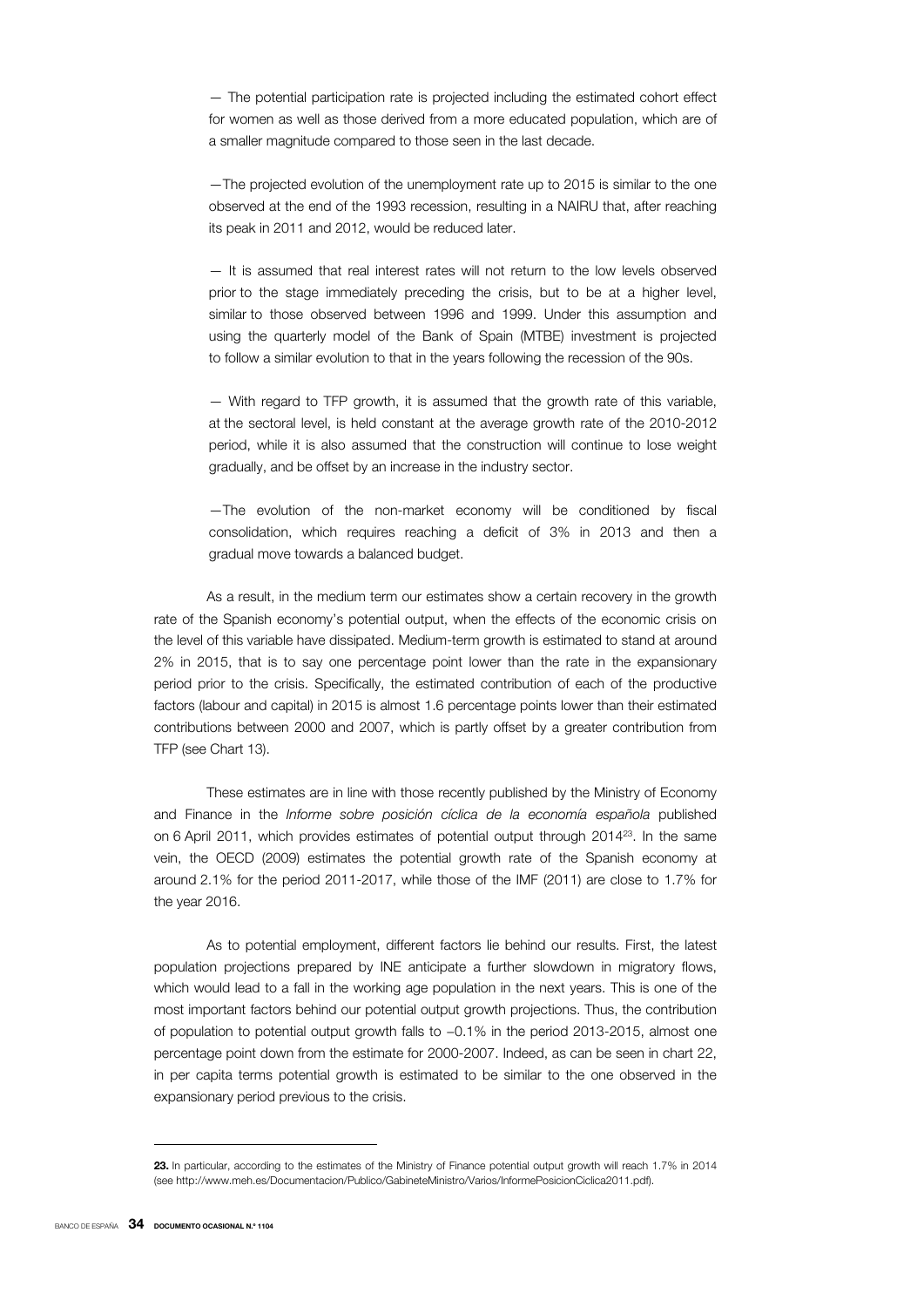# OUTPUT PER CAPITA GROWTH CHART 22



As for the participation rate, the existence of a still significant cohort effect enables a positive contribution to be made by this variable, although the progressive dissipation of this effect and the smaller estimated immigration flows reduce the annual change in the potential participation rate to half the level estimated for the period 2000-2007, to 0.4 pp in 2015. In relation to the NAIRU, the estimation assumes only a slight reduction in this variable in the medium term, in contrast to the significant fall in the expansionary period. As a result of all these factors, the contribution of employment to potential output falls from 1.2 pp in the period 2000-2007 to 0.5 pp in 2015.



#### CONTRIBUTIONS TO POTENTIAL GROWTH THE CHART 23

SOURCE: Banco de España.

With regard to the capital stock, after 2012 the assumptions made regarding the evolution of the capital/employment ratio cause, as seen in Chart 23, the capital stock/output ratio of the private sector to converge smoothly to levels around 5.6%, as compared with the level of 4.6% reached just before the recession. In this scenario, the contribution of the capital stock to the economy's potential output stands at around one percentage point from 2012.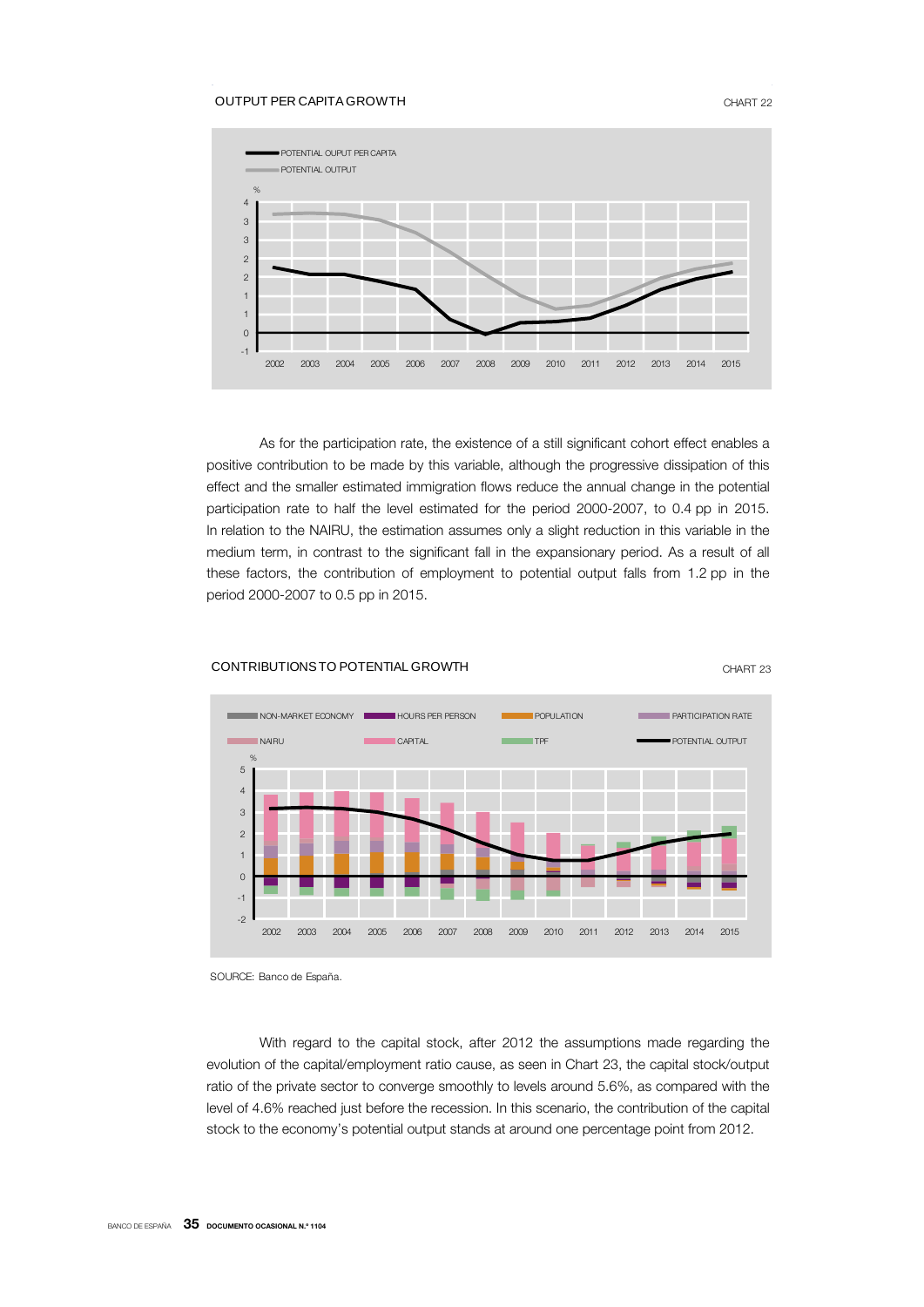With respect to total factor productivity, both the convergence of the weight of construction on more comparable levels with other development countries and the stabilisation of productivity growth in the market services sector, as well as the higher weight of the industrial sector, result in a positive contribution to potential output growth. Specifically, the contribution of TFP to potential output is about half a percentage point in the period 2013-2015, clearly higher than during the past decade. These increases in TFP are in line with those observed in the years following the crisis in the early 1990s (see Chart 12). Finally, the contribution of the public sector becomes negative as a consequence of the fiscal consolidation process.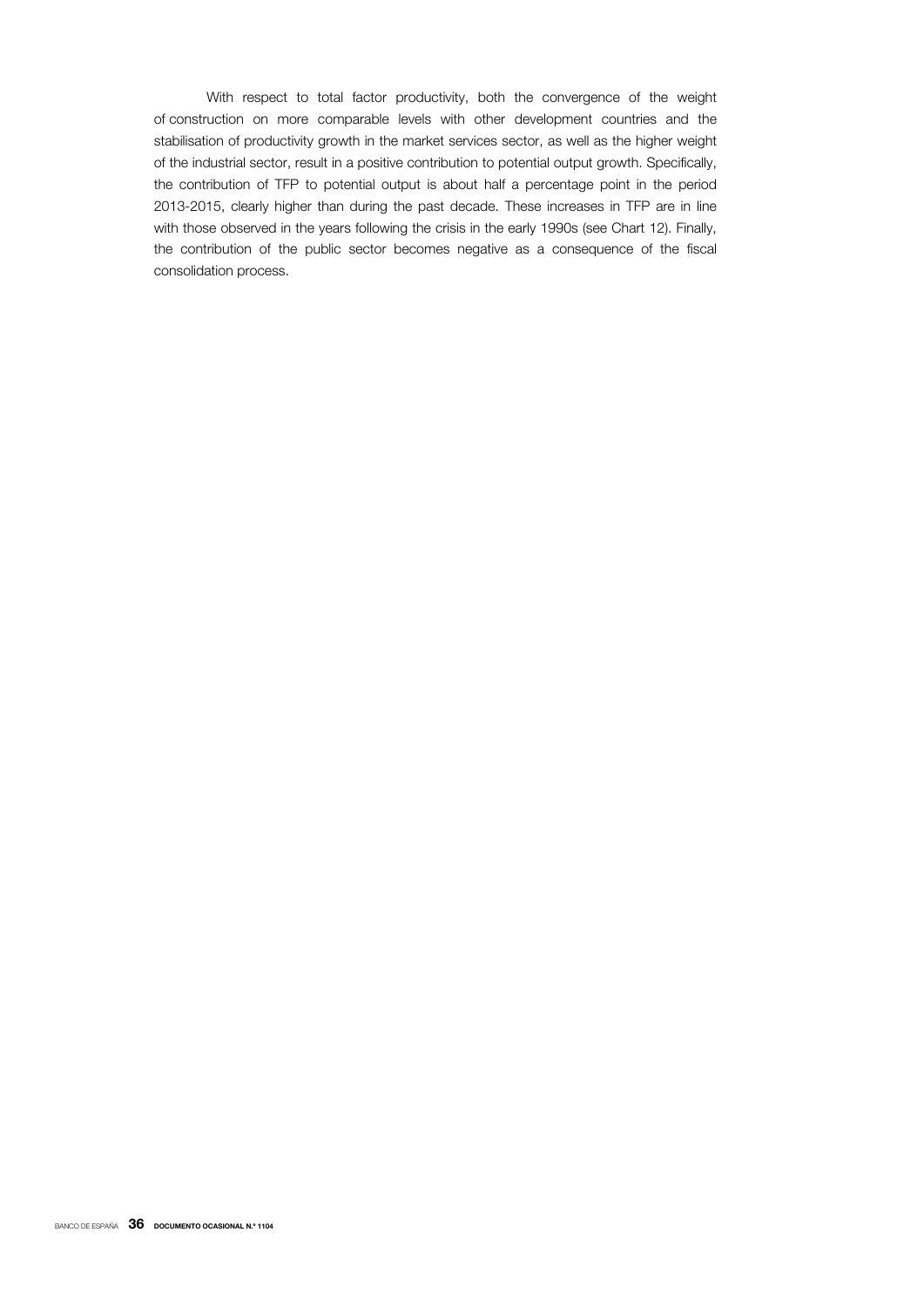# **4 Conclusions**

This paper seeks to estimate the potential output of the Spanish economy, using the production function methodology standard in the literature, albeit with certain modifications to reflect some specific features of the Spanish economy. The basic advantage of this methodology, over purely statistical methods, is that it enables the determinants of potential growth to be analysed.

It is important to point out, however, that the estimation of potential output is subject to a high degree of uncertainty, since a very broad set of information is required and a considerable number of simplifying assumptions must be made. This uncertainty is especially high in an environment like the current one, in which it is difficult to determine the extent of the effects of the economic crisis on the level of potential output and also on its future growth rate.

According to the methodology proposed in this paper, the growth of the potential output of the Spanish economy stood at around 3% in the period 2000-2007, owing to the marked increase in the population and in the participation rate and the fall in structural unemployment, as well as vigorous capital accumulation. The contribution of these factors to potential output was reduced by the negative evolution of total factor productivity.

The economic crisis is estimated to have had a significant negative impact on potential output, which has primarily taken the form of a large increase in structural unemployment, a sharp slowdown in population growth, as a consequence of the loss of momentum in immigrant inflows, and a reduction in the contribution of the capital stock resulting from the impact of the crisis on investment. As a result, the potential growth of the Spanish economy stands at around 1% during the crisis years and in the years immediately thereafter, insofar as some of these negative effects take place with a certain time lag.

Lastly, in the medium term, the potential output of the economy is estimated to recover progressively, once the effects of the crisis have disappeared, reaching growth rates about 2% in 2015, against a background of negative rates of change in the population of age 16-64, accordingly with the latest projections of INE, a smooth improvement in the NAIRU and a slight recovery in investment, and a higher contribution from TFP. The application of a strong process of structural reforms could, however, significantly improve the growth prospects of our economy [Gavilán *et al.* (2011)].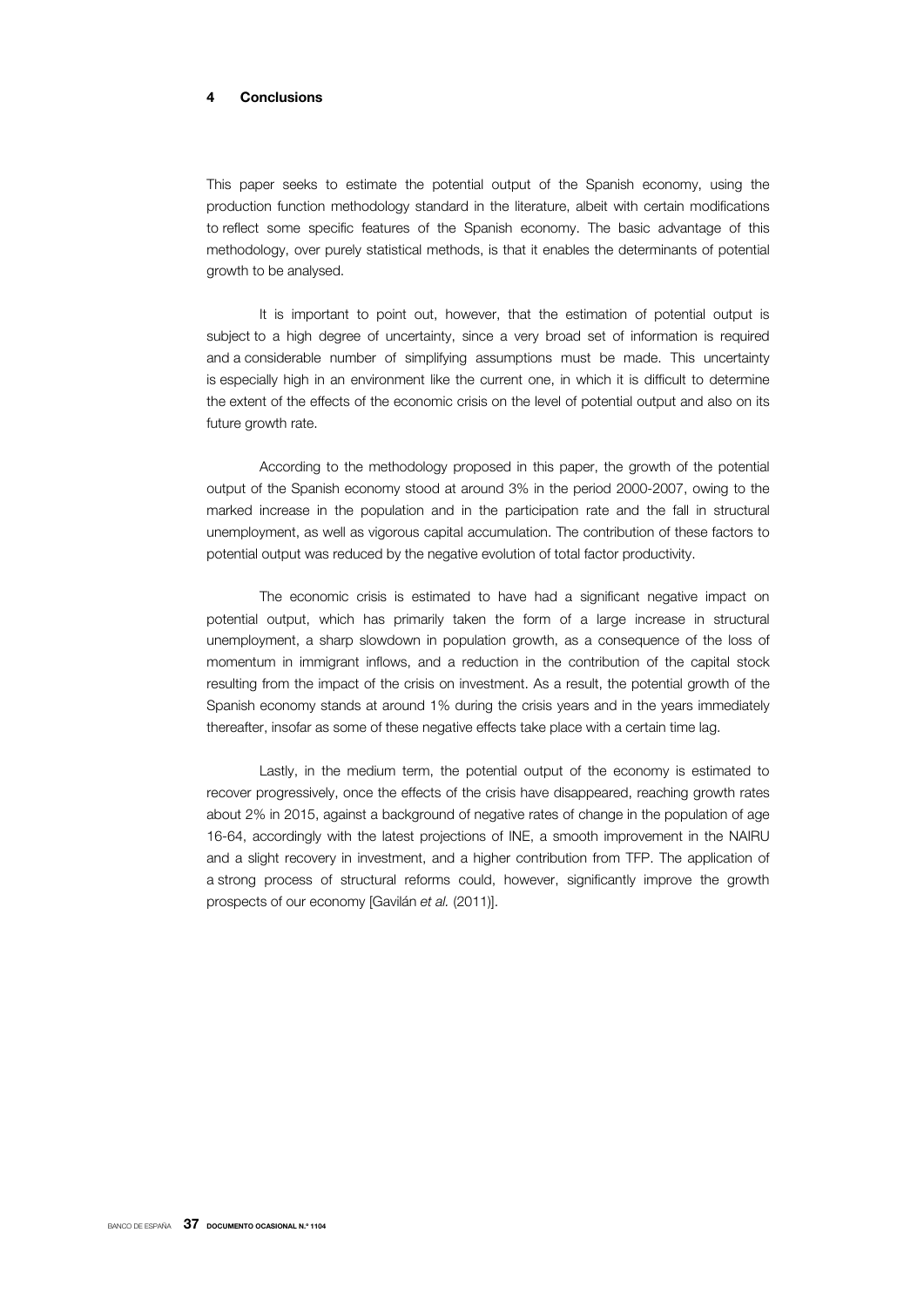# **REFERENCES**

CUADRADO, P., A. LACUESTA, J. M. MARTÍNEZ y E. PÉREZ (2007). *El futuro de la tasa de actividad española: un enfoque generacional,* Documentos de Trabajo, No. 0732, Banco de España.

BANCO DE ESPAÑA (2010). *Annual Report, 2009,* Box 2.1 «Business closures in Spain during the economic crisis».

― (2011). «Spanish Economic Projections Report», *Economic Bulletin,* April, pp. 71-85.

BENTOLILA, S., J. J. DOLADO y J. F. JIMENO (2008). «Does immigration affect the Phillips curve? Some evidence for Spain», *European Economic Review,* 52, 8, pp. 1398-1425.

ESTRADA, Á., P. HERNÁNDEZ DE COS y J. JAREÑO (2004). *Una estimación del crecimiento potencial de la economía española,* Documentos Ocasionales, No. 0405, Banco de España.

ESTRADA, Á., I. HERNANDO y D. LÓPEZ SALIDO (2002). «La medición de la NAIRU en la economía española», *Moneda y Crédito,* No. 215, pp. 69-107.

IMF (2011). *World Economic Outlook,* April 2011.

GAVILÁN, A., P. HERNÁNDEZ DE COS, J. F. JIMENO y J. A. ROJAS (2011). *Fiscal policy, structural reforms and external imbalances: a quantitative evaluation for Spain,* Documentos de Trabajo, No. 1107, Banco de España.

HULTEN, C. R., y F. C. WYCKOFF (1981a). «The estimate of economic depreciation using vintage asset prices», *Journal of Econometrics,* 15, pp. 367-396.

― (1981b). «The Measurement of Economic Depreciation», in C. R. Hulten (ed.), *Depreciation, Inflation and the Taxation of Income from Capital,* The Urban Institute Press, Washington, DC.

HURTADO, S., E. FERNÁNDEZ, E. ORTEGA y A. URTASUN (2011). *Actualización del modelo trimestral del Banco de España,* Documento Ocasional, forthcoming, Banco de España.

IZQUIERDO, M., y J. JAREÑO (2007). «Estimates of the potential growth rate of the spanish economy», *Economic Bulletin,* January, pp. 101-105.

LACUESTA, A., y S. PUENTE (2010). *El efecto del ciclo económico en las entradas y salidas de inmigrantes en España,* Documentos de Trabajo, No. 1016, Banco de España.

LACUESTA, A., S. PUENTE y P. CUADRADO (2007). «Una aproximación a la medición de la calidad del factor trabajo en España», *Boletín Económico,* January, Banco de España, pp. 81-87.

MINISTERIO DE ECONOMÍA Y HACIENDA (2011). *Informe sobre la posición cíclica de la economía española,* 6 April.

MONTERO, J. M. (2011). «El comportamiento de la tasa de actividad durante la última fase recesiva», *Boletín Económico,* April, Banco de España, pp. 87-97.

OCDE (2009). «Beyond the crisis: medium-term challenges relating to potential output, unemployment and fiscal positions», Chapter 4, *OECD Economic Outlook,* No. 85.

O'MAHONY, M., and M. P. TIMMER (2009). «Output, Input and Productivity Measures at the Industry Level: the EU KLEMS Database», *The Economic Journal,* 119, June, pp. F374-F403.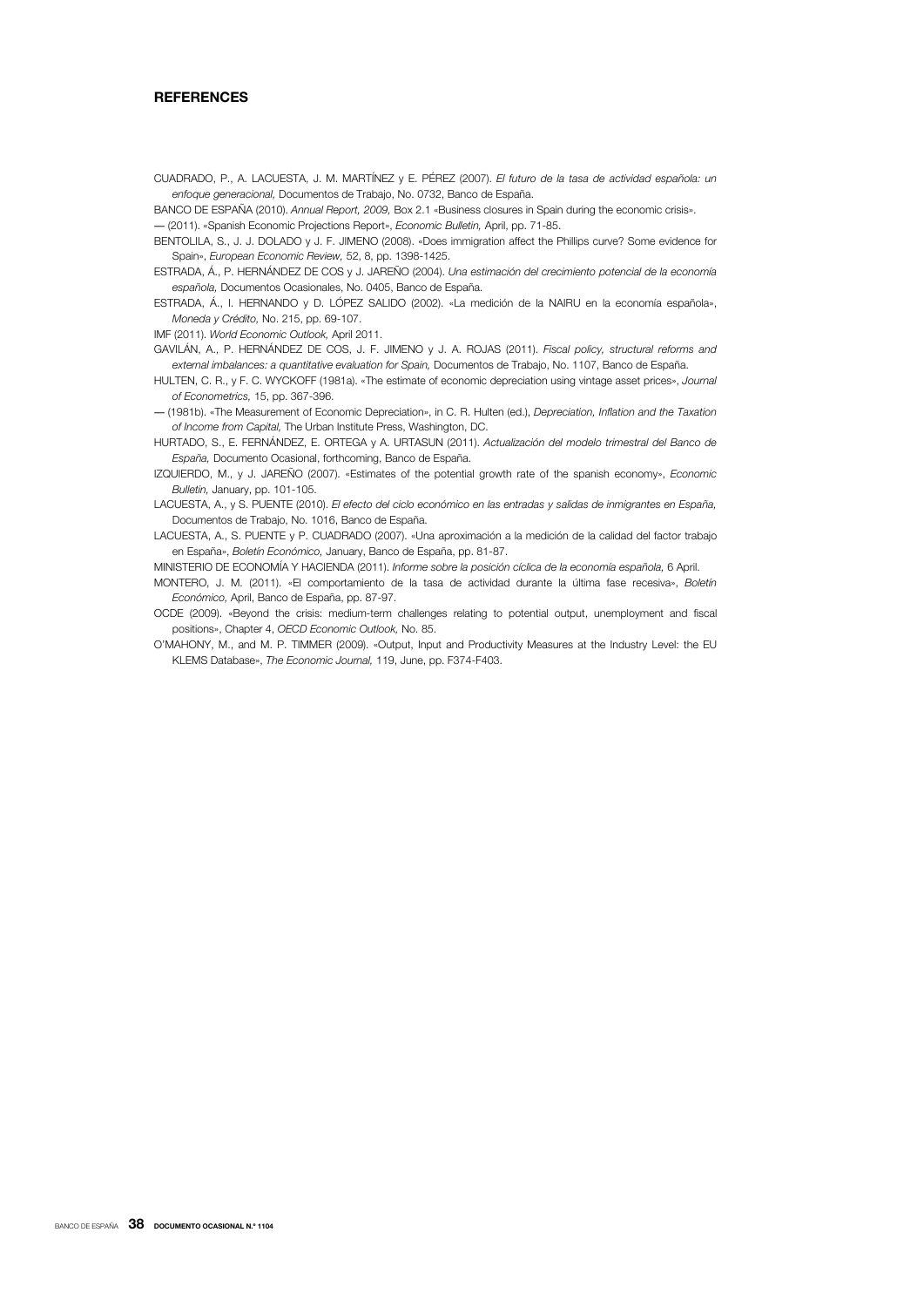# **BANCO DE ESPAÑA PUBLICATIONS**

#### OCCASIONAL PAPERS

- 0501 JOSÉ RAMÓN MARTÍNEZ-RESANO: Size and heterogeneity matter. A microstructure-based analysis of regulation of secondary markets for government bonds.
- 0502 ALICIA GARCÍA-HERRERO, SERGIO GAVILÁ AND DANIEL SANTABÁRBARA: China's banking reform: an assessment of its evolution and possible impact.
- 0503 ANA BUISÁN, DAVID LEARMONTH AND MARÍA SEBASTIÁ BARRIEL: An industry approach to understanding export performance: stylised facts and empirical estimation.
- 0504 ANA BUISÁN AND FERNANDO RESTOY: Cross-country macroeconometric heterogeneity in EMU.
- 0505 JOSÉ LUIS MALO DE MOLINA: Una larga fase de expansión de la economía española.
- 0506 VÍCTOR GARCÍA-VAQUERO AND JORGE MARTÍNEZ: Fiscalidad de la vivienda en España.
- 0507 JAIME CARUANA: Monetary policy, financial stability and asset prices.
- 0601 JUAN F. JIMENO, JUAN A. ROJAS AND SERGIO PUENTE: Modelling the impact of aging on Social Security expenditures.
- 0602 PABLO MARTÍN-ACEÑA: La Banque de France, la BRI et la création du Service des Études de la Banque d'Espagne au début des années 1930. (There is a Spanish version of this edition with the same number.)
- 0603 CRISTINA BARCELÓ: Imputation of the 2002 wave of the Spanish Survey of Household Finances (EFF).
- 0604 RAFAEL GÓMEZ AND PABLO HERNÁNDEZ DE COS: The importance of being mature: The effect of demographic maturation on global per-capita income.
- 0605 JUAN RUIZ AND JOSEP VILARRUBIA: International recycling of petrodollars. (The original Spanish version has the same number.)
- 0606 ALICIA GARCÍA-HERRERO AND SERGIO GAVILÁ: Posible impacto de Basilea II en los países emergentes.
- 0607 ESTHER GORDO, JAVIER JAREÑO AND ALBERTO URTASUN: Radiografía del sector de servicios en España.
- 0608 JUAN AYUSO, ROBERTO BLANCO AND FERNANDO RESTOY: House prices and real interest rates in Spain.
- 0701 JOSÉ LUIS MALO DE MOLINA: Los principales rasgos y experiencias de la integración de la economía española en la UEM.
- 0702 ISABEL ARGIMÓN, FRANCISCO DE CASTRO AND ÁNGEL LUIS GÓMEZ: Una simulación de los efectos de la reforma del IRPF sobre la carga impositiva.
- 0703 YENER ALTUNBAŞ, ALPER KARA AND ADRIAN VAN RIXTEL: Corporate governance and corporate ownership: The investment behaviour of Japanese institutional investors.
- 0704 ARTURO MACÍAS AND ÁLVARO NASH: Efectos de valoración en la posición de inversión internacional de España.
- 0705 JUAN ÁNGEL GARCÍA AND ADRIAN VAN RIXTEL: Inflation-linked bonds from a central bank perspective.
- 0706 JAVIER JAREÑO: Las encuestas de opinión en el análisis coyuntural de la economía española.
- 0801 MARÍA J. NIETO AND GARRY J. SCHINASI: EU framework for safeguarding financial stability: Towards an analytical benchmark for assessing its effectiveness.
- 0802 SILVIA IRANZO: Delving into country risk. (There is a Spanish version of this edition with the same number.)
- 0803 OLYMPIA BOVER: The Spanish survey of household finances (EFF): Description and methods of the 2005 wave.
- 0804 JAVIER DÍAZ-CASSOU, AITOR ERCE-DOMÍNGUEZ AND JUAN J. VÁZQUEZ-ZAMORA: Recent episodes of sovereign debt restructurings. A case-study approach.
- 0805 JAVIER DÍAZ-CASSOU, AITOR ERCE-DOMÍNGUEZ AND JUAN J. VÁZQUEZ-ZAMORA: The role of the IMF in recent sovereign debt restructurings: Implications for the policy of lending into arrears.
- 0806 MIGUEL DE LAS CASAS AND XAVIER SERRA: Simplification of IMF lending. Why not just one flexible credit facility?
- 0807 MIGUEL GARCÍA-POSADA AND JOSEP M.ª VILARRUBIA: Mapa de exposición internacional de la economía española.
- 0808 SARAI CRIADO AND ADRIAN VAN RIXTEL: Structured finance and the financial turmoil of 2007-2008: An introductory overview. (There is a Spanish version of this edition with the same number.)
- 0809 FRANCISCO DE CASTRO AND JOSÉ M. GONZÁLEZ-MÍNGUEZ: La composición de las finanzas públicas y el crecimiento a largo plazo: Un enfoque macroeconómico.
- 0810 OLYMPIA BOVER: THE DYNAMICS OF HOUSEHOLD INCOME AND WEALTH: results from the panel of the Spanish survey of household finances (EFF) 2002-2005. (The original Spanish version has the same number.)
- 0901 ÁNGEL ESTRADA, JUAN F. JIMENO AND JOSÉ LUIS MALO DE MOLINA: THE SPANISH ECONOMY IN EMU: THE FIRST TEN YEARS. (THE ORIGINAL SPANISH VERSION HAS THE SAME NUMBER.)